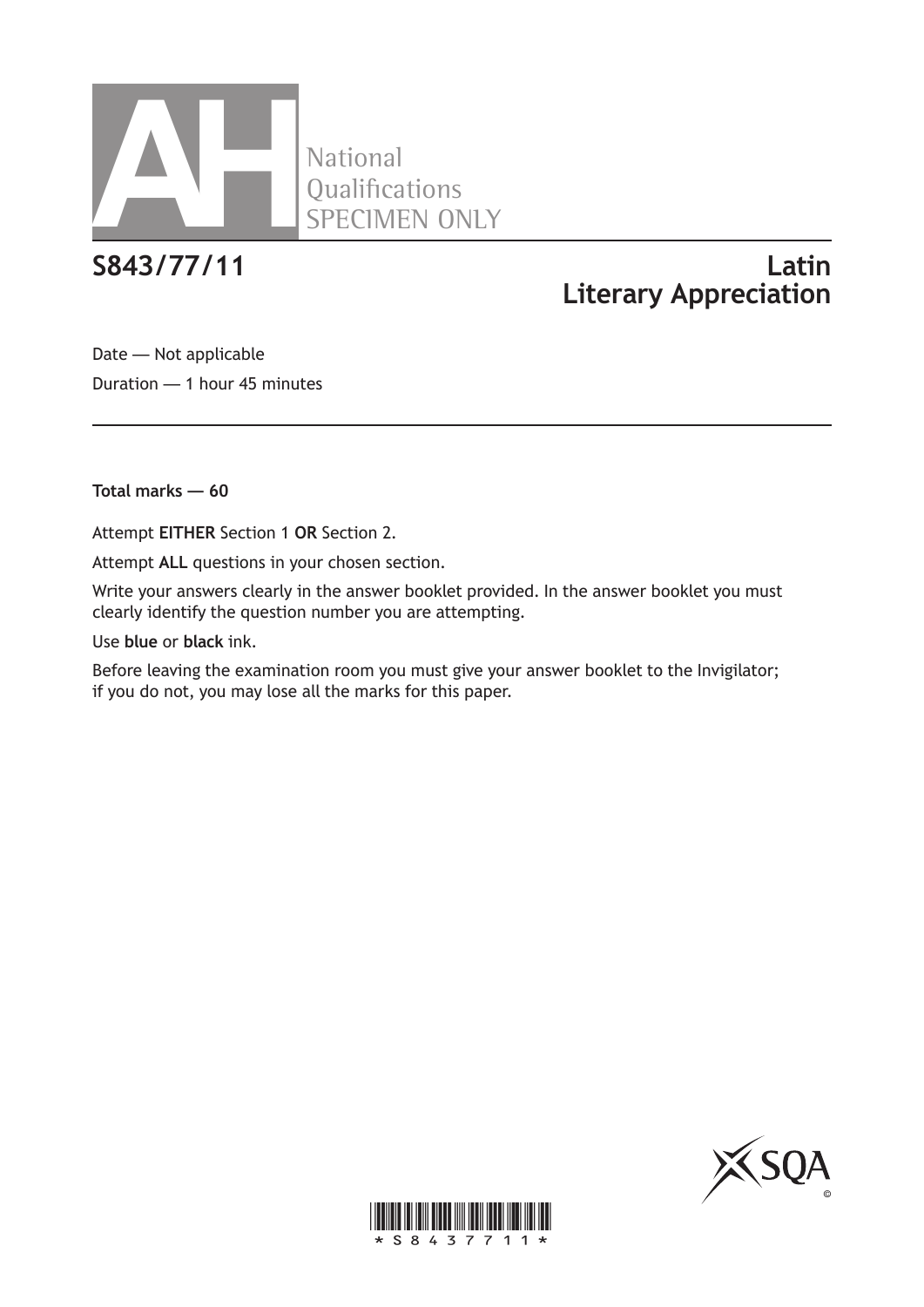## **SECTION 1 — LETTERS AND LETTER-WRITING — 60 marks Attempt ALL questions**

#### **Consider Letter 1 by Plautus (Prescribed Text, page 3).**

**1.** Refer to lines 1–8 (*ut opinor . . . scripsit*).

In this scene, Pseudolus and Calidorus are looking at a letter.

Identify the jokes which the character Pseudolus is making about the poor quality of the handwriting.

#### **Consider Letter 4 by Cicero (Prescribed Text, page 5).**

- **2.** In this letter, Cicero is anxious to help his friend Trebatius to advance his career.
	- (a) In lines 1–2 Cicero says *spem maximam habeo in Balbo*. Explain why Cicero hopes Balbus will help.
	- (b) Refer to lines 3– 4 (*in Britannia . . . argenti*). Explain why Cicero refers to gold and silver.
	- (c) Despite his concerns, Cicero does not want to be too critical of Trebatius. Explain how Cicero keeps the tone of this letter positive. Refer to the text to support your answer.

#### **Consider Letter 7 by Pliny (Prescribed Text, page 6) and Letter 8 by Trajan (Prescribed Text, page 7).**

|    | 3. Refer to Letter 7 by Pliny and Letter 8, Trajan's reply.                                                                                        |    |
|----|----------------------------------------------------------------------------------------------------------------------------------------------------|----|
|    | In lines 37–38 of Letter 7, Pliny describes Christianity as a 'wretched cult'.                                                                     |    |
|    | Explain what Pliny's letter and Trajan's reply tell us about their attitudes to<br>Christianity. Refer to both letters to support your answer.     | 5. |
|    | Consider Letter 12 by Seneca (Prescribed Text, pages 9–10).                                                                                        |    |
| 4. | (a) Refer to lines 11–17 ( <i>nihil mittunt</i> ). Analyse how Seneca uses language in<br>these lines in order to make his points more forcefully. | 6  |
|    | (b) Evaluate how convincing you find Seneca's views about watching violence                                                                        |    |

(b) Evaluate how convincing you find Seneca's views about watching violence. Explain your answer with reference to the text.

**MARKS**

**3**

**2**

**2**

**3**

**3**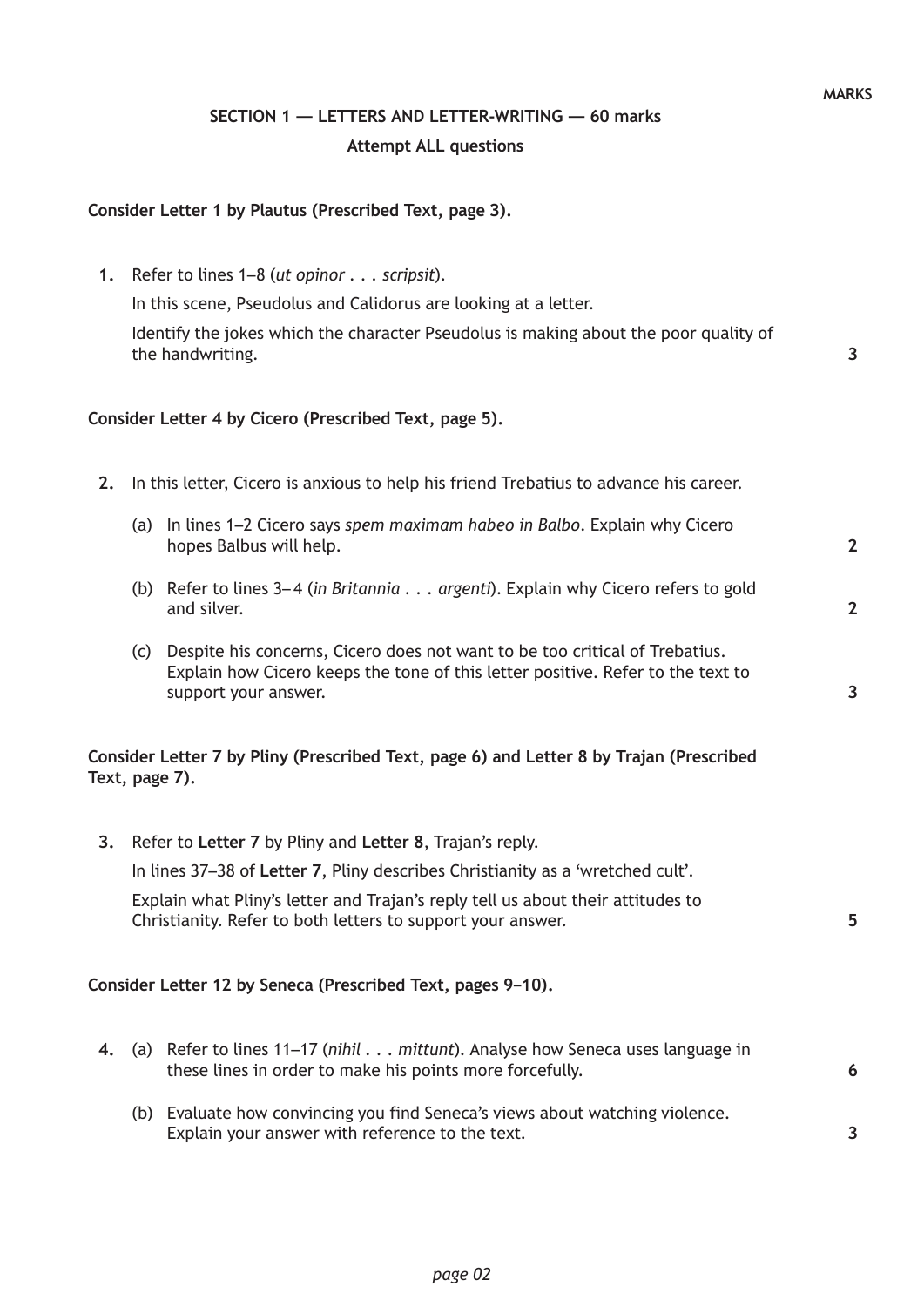|    |     | Consider Letter 15 by Pliny (Prescribed Text, page 11) and Letter 19 by Pliny (Prescribed<br>Text, pages 15-16).                                                                                                                                                                   |                |
|----|-----|------------------------------------------------------------------------------------------------------------------------------------------------------------------------------------------------------------------------------------------------------------------------------------|----------------|
| 5. |     | (a) Refer to Letter 15 by Pliny, lines 1–6 (rem atrocem viveret).                                                                                                                                                                                                                  |                |
|    |     | Explain whether Pliny's account of the attack on Macedo justifies his view that<br>the attack was a rem atrocem (a horrible event). Support your answer with<br>reference to the text.                                                                                             | 4              |
|    |     | (b) Refer to Letter 19 by Pliny                                                                                                                                                                                                                                                    |                |
|    |     | The concern Pliny shows for his slaves in this letter appears to contradict his<br>attitude towards slaves in Letter 15. Explain this apparent contradiction.                                                                                                                      | $\overline{2}$ |
|    |     | Consider also Letter 17 by Cicero (Prescribed Text, page 15).                                                                                                                                                                                                                      |                |
|    | (c) | Refer to Letter 17 by Cicero and Letter 19 by Pliny.                                                                                                                                                                                                                               |                |
|    |     | Identify and explain the similarities between Cicero's relationship with Tiro and<br>Pliny's relationship with Zosimus. Refer to both letters.                                                                                                                                     | 5              |
|    |     | Consider Letters 9 and 10 from the Vindolanda Tablets (Prescribed Text, page 7) and<br>Letters 21, 22 and 24 from the Vindolanda Tablets (Prescribed Text, page 17).                                                                                                               |                |
| 6. |     | Refer to Letters 9, 10, 21, 22 and 24.                                                                                                                                                                                                                                             |                |
|    |     | Evaluate how these Vindolanda letters add to our knowledge and understanding of<br>Roman letters and letter-writing.                                                                                                                                                               |                |
|    |     | Refer to the texts to support your answer.                                                                                                                                                                                                                                         | 5              |
| 7. |     | 'Reading letters from the past transports us back to other times and places.'                                                                                                                                                                                                      |                |
|    |     | Discuss whether you agree with this statement in light of your own experience of<br>reading Roman letters. In your answer, you should make reference to the texts of<br>letters by at least three of the prescribed letter-writers. (Vindolanda tablets = 'one<br>letter-writer'.) | 20             |
|    |     | [Turn over                                                                                                                                                                                                                                                                         |                |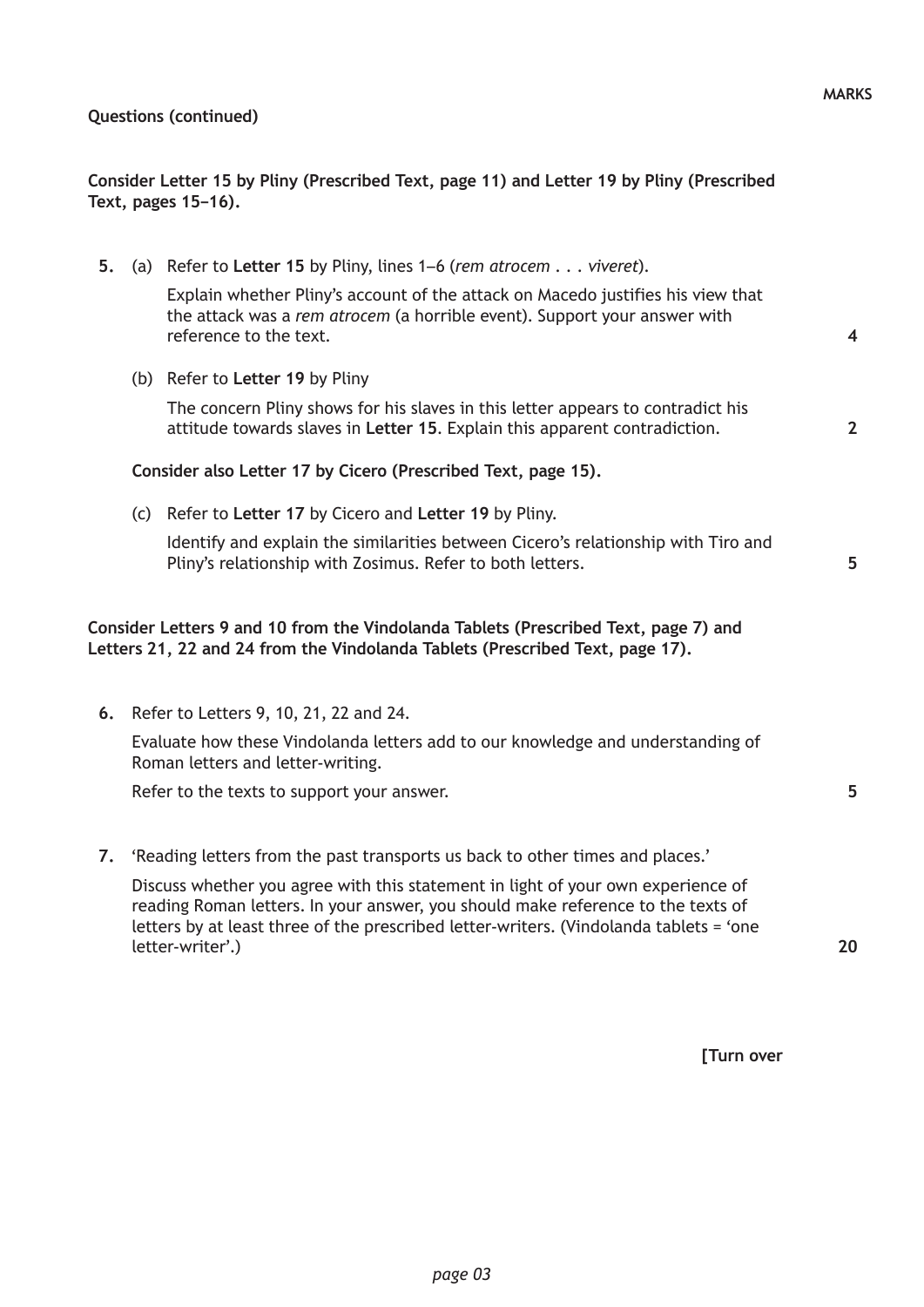**5**

**3**

**3**

### **SECTION 2 — OVID AND LATIN LOVE POETRY — 60 marks Attempt ALL questions**

#### **Consider Poem 2 by Ovid (Prescribed Text, pages 21–22).**

**8.** (a) Refer to lines 1– 4 (*esse . . . dolent*). Identify the reasons for Ovid's unhappiness in these lines. (b) Refer to lines 9–12 (*cedimus . . . mori*). Explain how Ovid uses the image of a fiery torch to support the point he is making in line 10. (c) Refer to lines 25–52 (*inque dato . . . ille manu*). In these lines, Ovid is describing Cupid's triumphal procession. Evaluate how effectively this description parodies a real Roman triumph. Discuss with reference to the text. **3 2 5**

#### **Consider Poem 4 by Ovid (Prescribed Text, page 23).**

**9.** Refer to lines 1–8 (*aestus . . . pudor*). Identify the mood Ovid creates in these opening lines and analyse how he does so.

#### **Consider Poem 6 by Ovid (Prescribed Text, pages 25–26).**

- **10.** (a) Refer to lines 7–19 (well, there are . . . in a snood). Discuss **two** mythological references which you consider to be particularly effective and give reasons for your answer. **4**
	- (b) Discuss what this poem suggests about Roman attitudes to domestic violence.

#### **Consider Poem 7 by Ovid (Prescribed Text, pages 26–27) and Poem 26 by Tibullus (Prescribed Text, pages 38–40).**

- **11.** (a) Refer to **Poem 7** by Ovid, lines 17–28 (*mittitur . . . opus*). Ovid begins this poem by claiming *militat omnis amans* (line 1) (every lover does a soldier's service). Explain how he justifies this claim in these lines. **4**
	- (b) Refer to **Poem 26** by Tibullus, lines 67–76 (he must . . . ground). In these lines Tibullus also refers to the life of a soldier.

Explain how his treatment of this theme contrasts with Ovid's in **Poem 7**.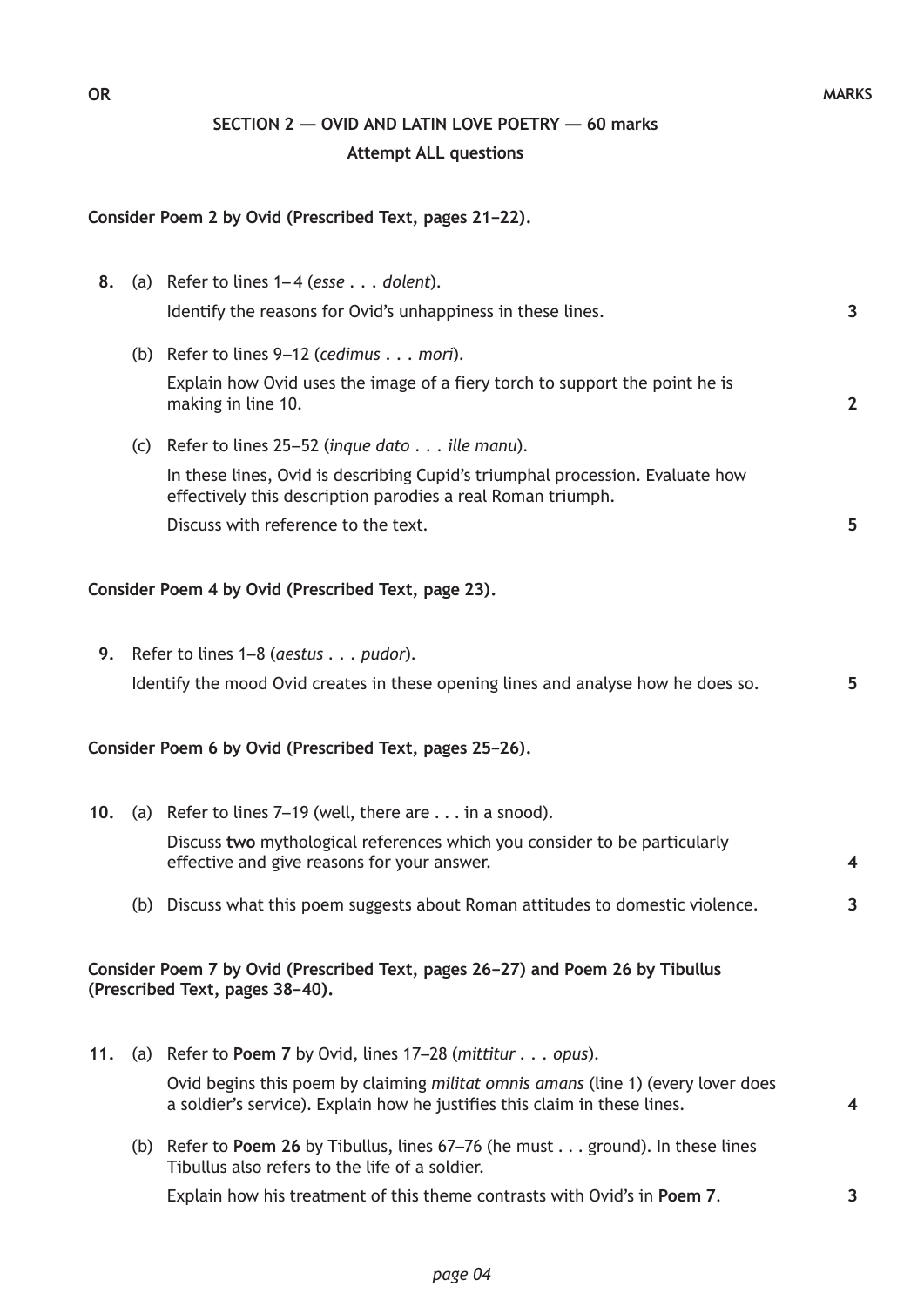**Consider Poem 19 by Catullus (Prescribed Text, page 33) and Poem 20 by Propertius (Prescribed Text, page 34).**

- **12.** Refer to **Poem 19** by Catullus and **Poem 20** by Propertius.
	- (a) Refer to **Poem 19** by Catullus.

Although very short, this poem is carefully constructed. Analyse **one** way in which the structure of the poem helps to emphasise what Catullus is saying.

(b) Refer to **Poem 20** by Propertius.

Propertius is also unhappy in love. Evaluate how effectively the features of this poem characterise the general nature of Latin Love Elegy.

### **Consider Poem 32 by Horace (Prescribed Text, page 44).**

- **13.** (a) By referring closely to the text, explain whether you feel sympathy for Lyce.
	- (b) Explain what Horace means in **two** of the following images:
		- (i) Cupid flourishes . . . in clever musical Chia's fair cheeks
		- (ii) he won't break his flight for sapless oaks
		- (iii) wrinkles and the snow on your head pollute you
		- (iv) the torch collapsed in ashes.
- **14.** 'Love rarely goes smoothly for Roman love poets, but that's what makes their poetry so interesting.'

Discuss whether you agree with this statement in light of your own experience of reading Roman love poetry. In your answer, you should make reference to the texts of poems by at least **three** of the prescribed poets.

**20**

### **[END OF SPECIMEN QUESTION PAPER]**

**2**

**4**

**3**

**2**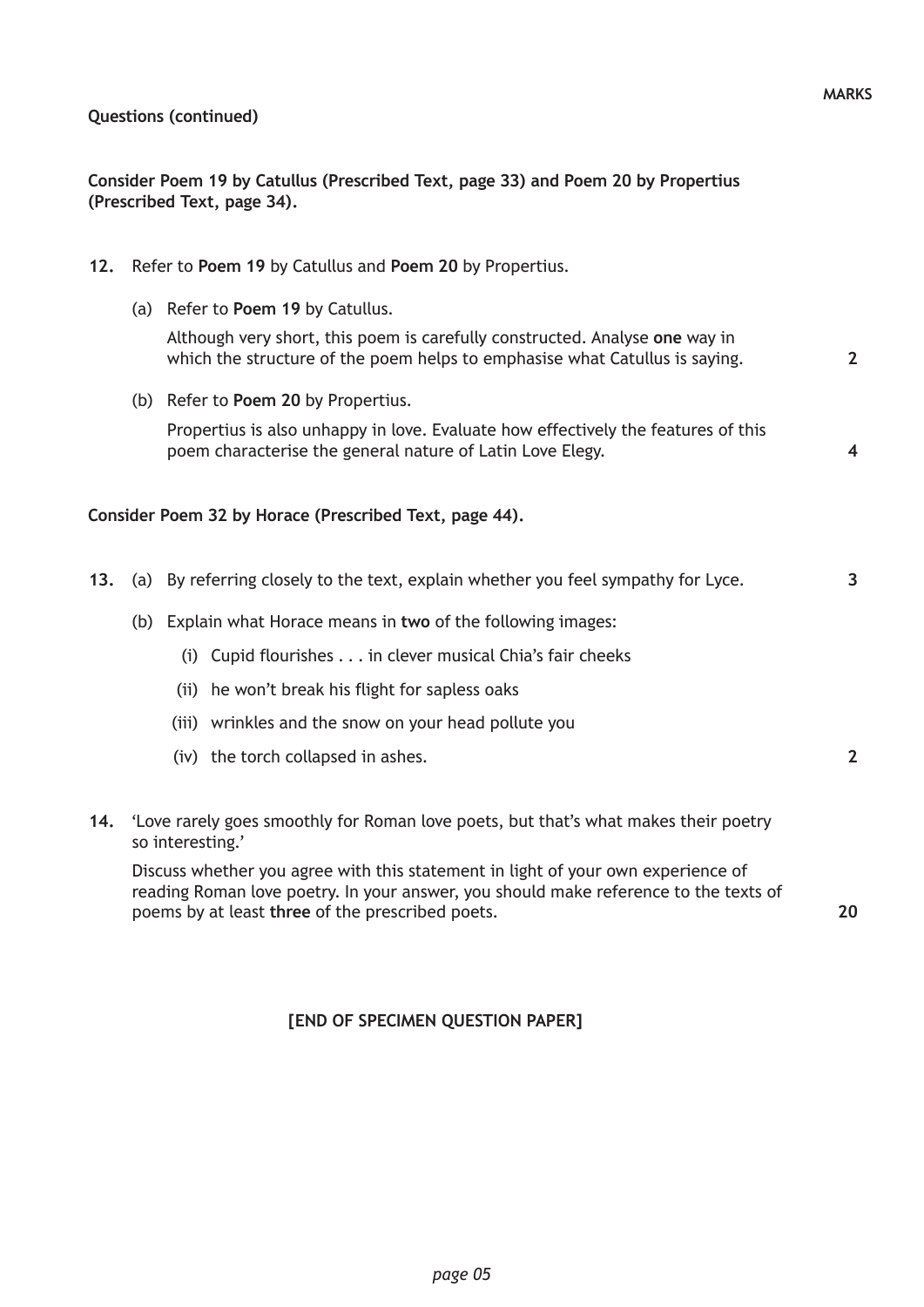

National **Oualifications** SPECIMEN ONLY

# **S843/77/11 Latin Literary Appreciation**

# Marking Instructions

These marking instructions have been provided to show how SQA would mark this specimen question paper.

The information in this publication may be reproduced to support SQA qualifications only on a non-commercial basis. If it is reproduced, SQA should be clearly acknowledged as the source. If it is to be used for any other purpose, written permission must be obtained from permissions@sqa.org.uk.

Where the publication includes materials from sources other than SQA (ie secondary copyright), this material should only be reproduced for the purposes of examination or assessment. If it needs to be reproduced for any other purpose it is the user's responsibility to obtain the necessary copyright clearance.

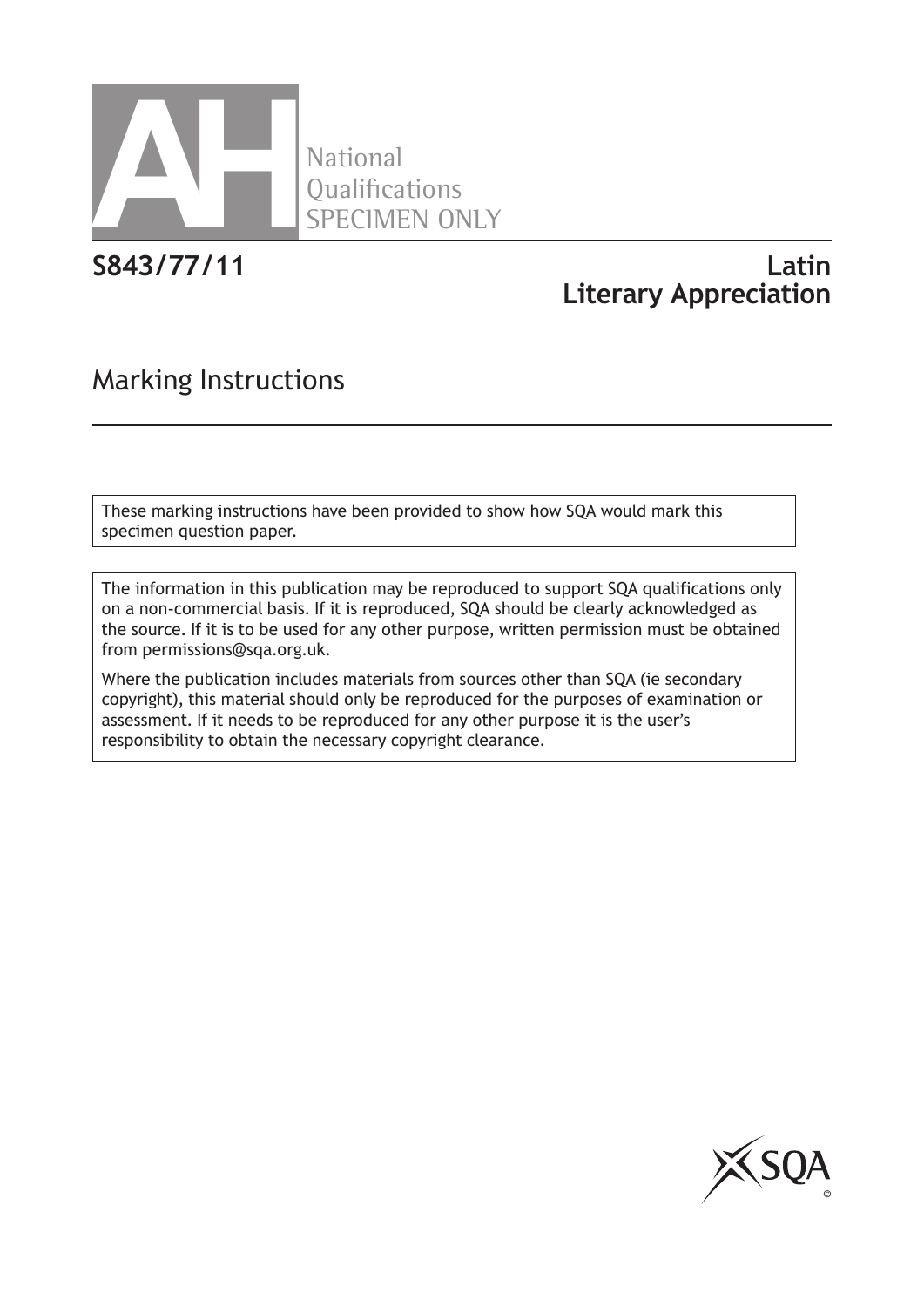#### **General marking principles for Advanced Higher Latin Literary Appreciation**

*Always apply these general principles. Use them in conjunction with the detailed marking instructions, which identify the key features required in candidates' responses.*

- **(a)** Always use positive marking. This means candidates accumulate marks for the demonstration of relevant skills, knowledge and understanding; marks are not deducted for errors or omissions.
- **(b)** If a candidate response does not seem to be covered by either the principles or detailed marking instructions, and you are uncertain how to assess it, you must seek guidance from your team leader.
- **(c)** Award marks for candidates' understanding of the ideas of the passage, and their analysis and evaluation of the writer's use of language reflected in their responses.
- **(d)** Candidates gain marks for the depth of their response and evaluative development of points made. A 'point' is a piece of evidence taken from the text, or an evaluative statement. In general, award a mark for each of the above so that an evaluative statement supported by a piece of evidence receives 2 marks.
- **(e)** Reference to the text: where candidates wish to comment on the effectiveness of a choice of word, rhythm, etc, it would be appropriate to quote the Latin. Where the question asks for a comment on the content, references should normally be in English. A direct literal translation is not necessary provided the candidate shows an understanding of the reference.
- **(f)** In the 20-mark extended-response questions, candidates may use quotation from the text with appropriate translation to provide evidence to support their response. In most cases, the wording of the question will ask candidates to 'refer to the text'. This instruction means:
	- in language questions, where the rhythm, sound, alliteration, etc, are critical to answering the question, candidates should quote the Latin text verbatim to illustrate their response. In these cases, they do not need to translate the Latin.
	- where the question refers to the story, argument, etc, candidates do not need to quote the Latin, or provide a word-for-word translation, but may simply provide a summary, for example 'Cicero says that no-one has seen the pirate captain'.
	- do not award marks for quoting the Latin, translating it, and commenting on it. Candidates gain marks by refering to the text in such a way as to provide evidence for a judgement or evaluation.
- **(g)** For the 20-mark extended-response questions, candidates do not need to demonstrate structure and English style. Award marks for an appropriate response to the question irrespective of whether it is structured in continuous prose or as a series of coherent bullet points.
- **(h)** In the 20-mark extended-response questions, award marks for any acceptable answer to an evaluation or analysis question, provided the answer is justified by a valid reason.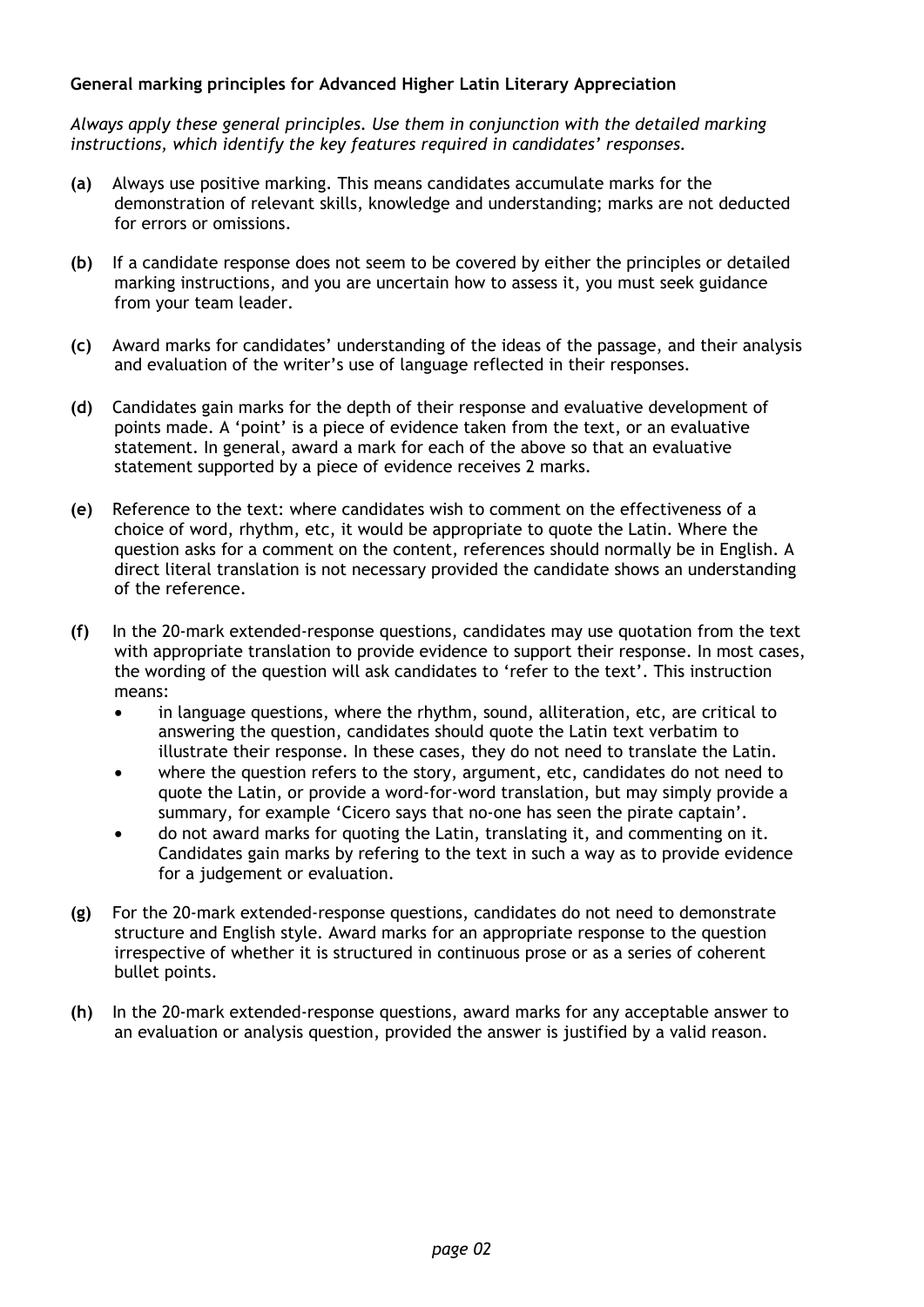- **(i)** For questions that ask candidates to:
	- **identify**, they must present in brief form/name.
	- **explain** or ask **in what way**, they must relate cause and effect and/or make relationships between things clear.
	- **analyse**, they must identify literary or linguistic techniques and discuss their relationship with the ideas of the lines of the text referred to in the question, or the text as a whole. Literary or linguistic techniques might include, for example word choice, imagery, tone, sentence structure, punctuation, sound techniques.
	- **evaluate**, they must make a judgement on the effect of the language and/or ideas of the text(s).
	- **discuss**, they should make analytical and evaluative responses such as communicating ideas and information on literary techniques or culture or debating two sides of a statement.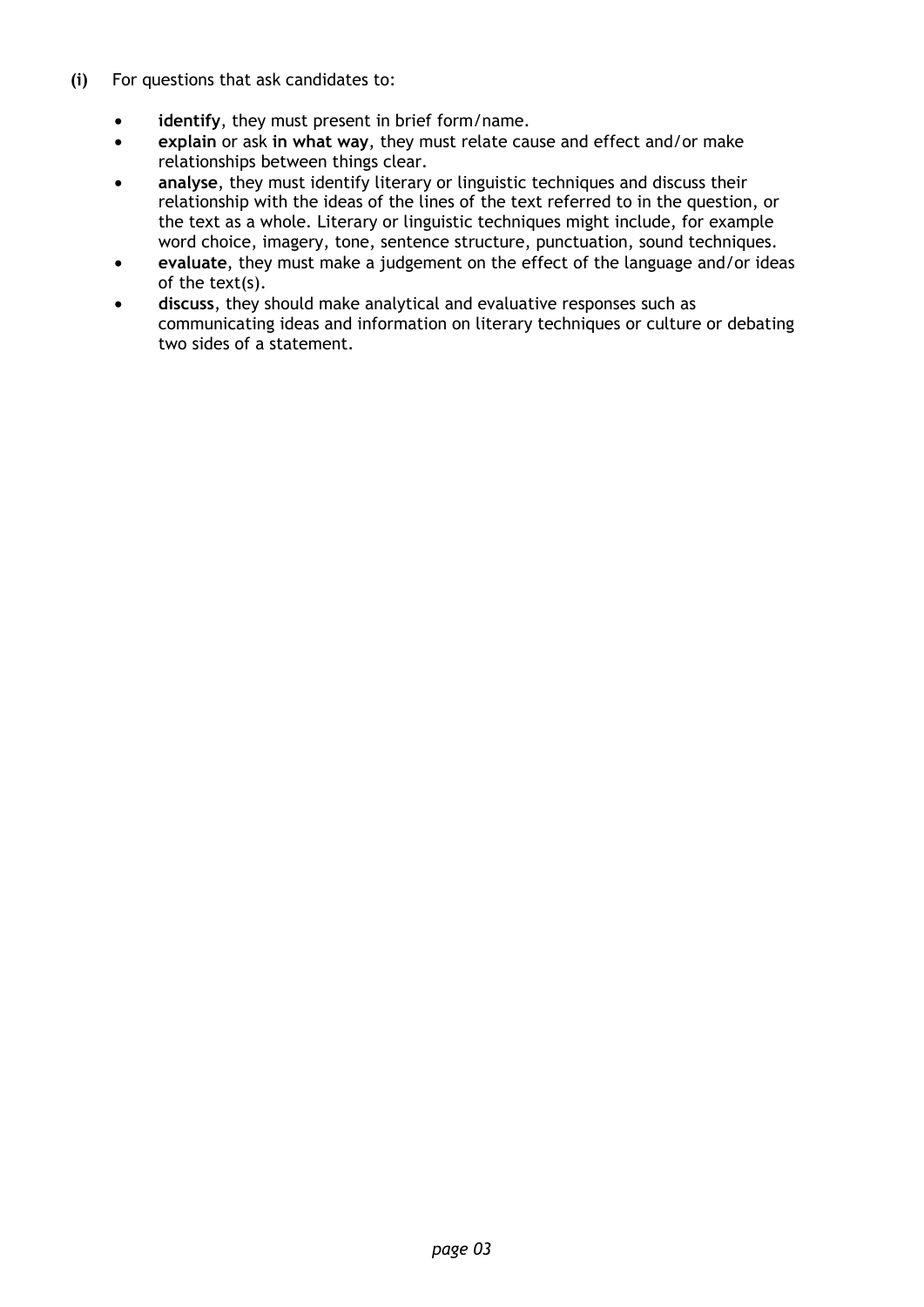## **Marking instructions for each question**

#### **Section 1 — Letters and letter-writing**

| Question |  | Expected response(s)                                                                                                                                                                            | <b>Max</b><br>mark | <b>Additional guidance</b>                                                                                                |
|----------|--|-------------------------------------------------------------------------------------------------------------------------------------------------------------------------------------------------|--------------------|---------------------------------------------------------------------------------------------------------------------------|
|          |  | Any three from<br>the letters are 'all over each other'<br>as if wanting children / mating<br>only a Sibyl could decipher them<br>look as if a chicken wrote them.<br>Or any other valid point. |                    | Award marks for developed points.<br>At least two jokes must be identified for full marks.<br>Up to a maximum of 3 marks. |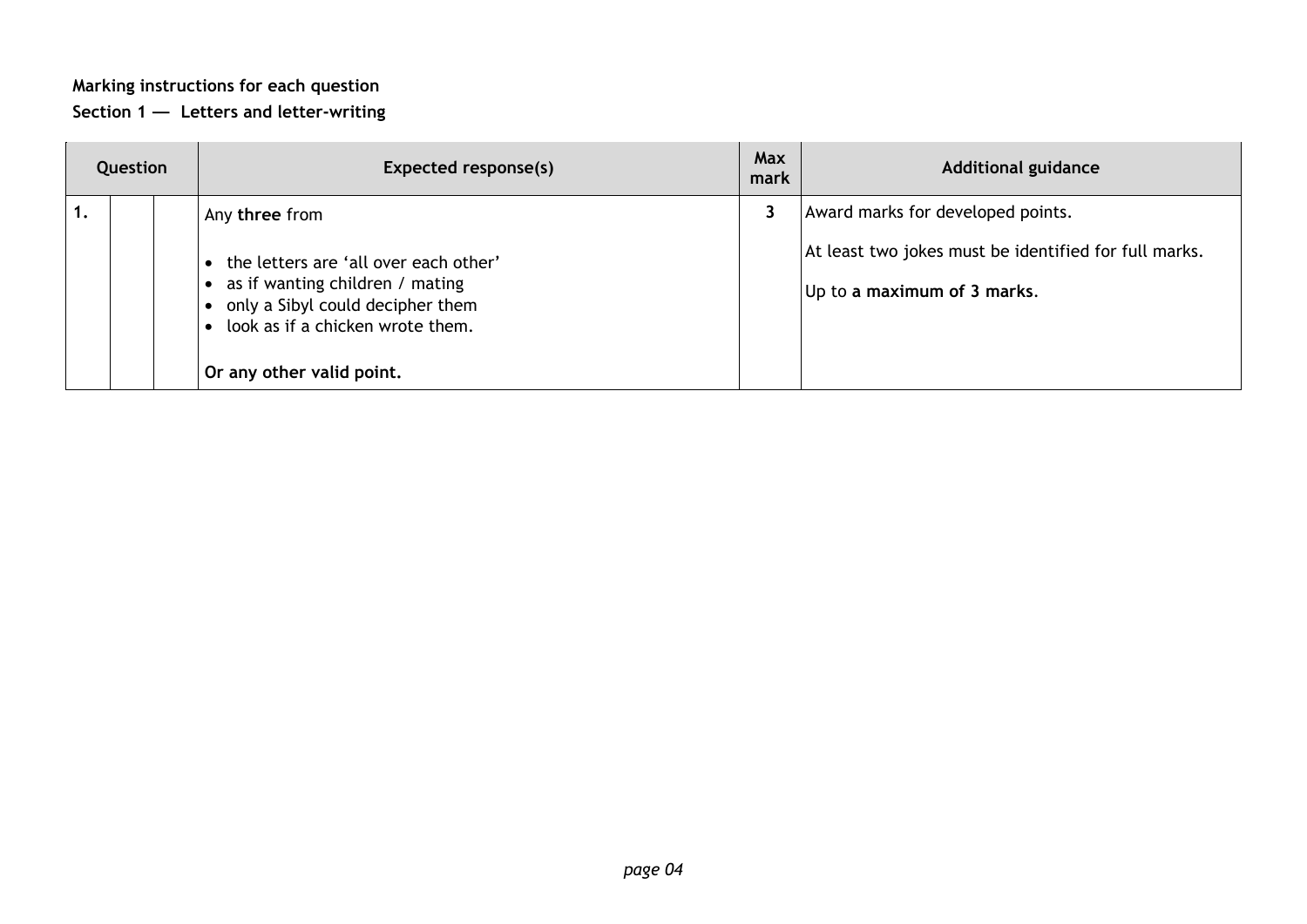| Question |     | <b>Expected response(s)</b>                                                                                                                                                                                                                                                                                                                                                                                                                                                           | Max<br>mark             | <b>Additional guidance</b>                                       |
|----------|-----|---------------------------------------------------------------------------------------------------------------------------------------------------------------------------------------------------------------------------------------------------------------------------------------------------------------------------------------------------------------------------------------------------------------------------------------------------------------------------------------|-------------------------|------------------------------------------------------------------|
| 2.       | (a) | Any two from<br>• mutual friend of Caesar and Cicero<br>serving with Caesar in Gaul / on hand in Gaul to put in a good<br>word<br>• owed Cicero a favour for defending him in court.<br>Or any other valid point.                                                                                                                                                                                                                                                                     | $\overline{2}$          | Up to a maximum of 2 marks.                                      |
|          | (b) | Any two from<br>Britain thought to be a rich source of silver and gold<br>Trebatius expecting to be posted to Britain<br>Trebatius had hoped to profit financially.<br>$\bullet$<br>Or any other valid point.                                                                                                                                                                                                                                                                         | $\overline{2}$          | Up to a maximum of 2 marks.                                      |
|          | (c) | Any three from<br>expresses surprise (not anger) at lack of news (keeps criticism<br>$\bullet$<br>implicit)<br>• re-assures him of continued efforts and support<br>light-hearted comment about stealing a chariot<br>emphasises/repeats tu/ego (I/you) to keep the tone friendly<br>compliments him on his personal qualities<br>• reminds him of his good fortune<br>• encourages him not to let himself down/to live up to his own<br>high standards.<br>Or any other valid point. | $\overline{\mathbf{3}}$ | Award marks for developed points.<br>Up to a maximum of 3 marks. |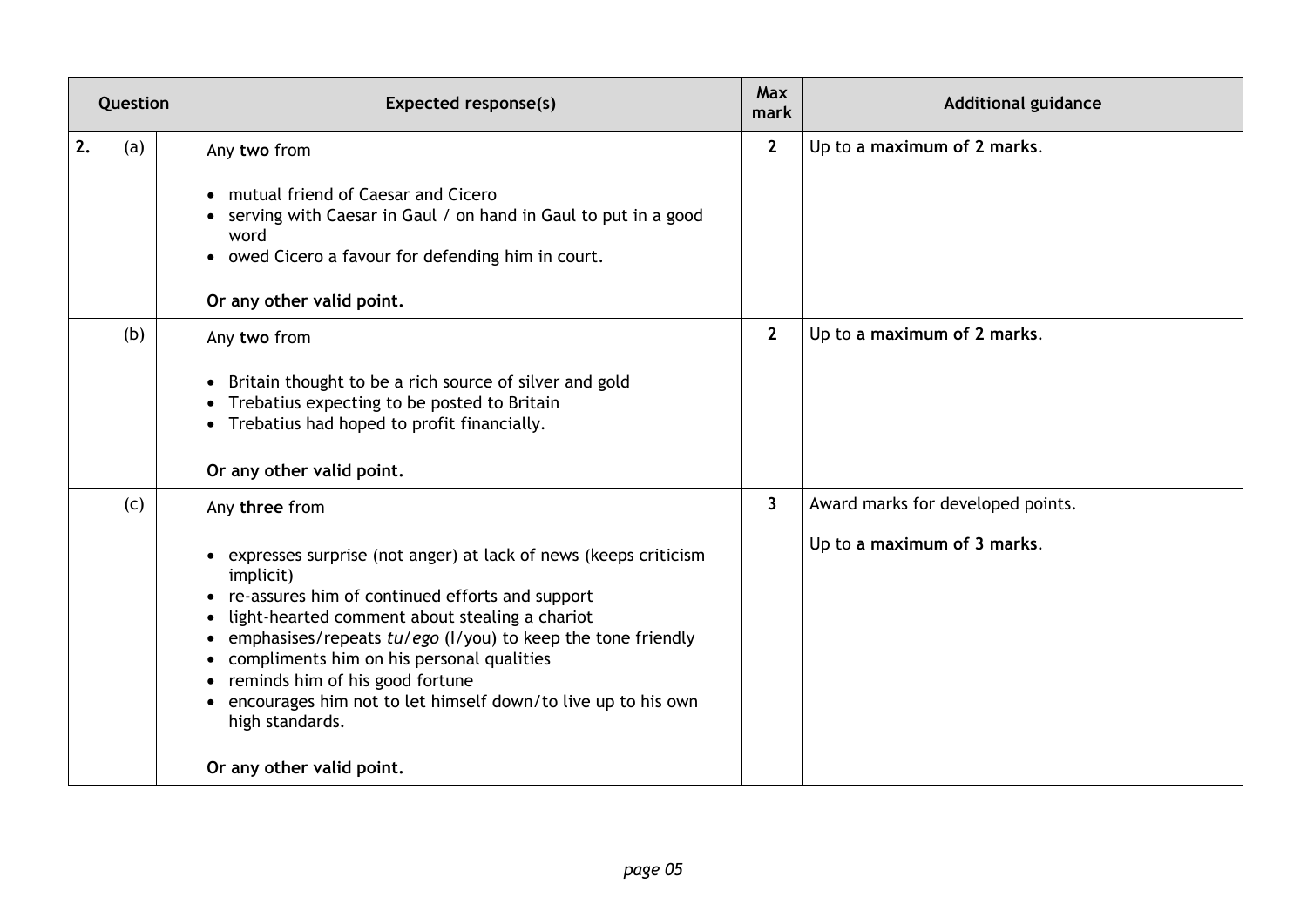| Question | Expected response(s)                                                                                                                                                                                                                                                                                                                                                                                                                                                                                                                                                                                                                                                                                                                                                                                        | <b>Max</b><br>mark | <b>Additional guidance</b>                                                                                |
|----------|-------------------------------------------------------------------------------------------------------------------------------------------------------------------------------------------------------------------------------------------------------------------------------------------------------------------------------------------------------------------------------------------------------------------------------------------------------------------------------------------------------------------------------------------------------------------------------------------------------------------------------------------------------------------------------------------------------------------------------------------------------------------------------------------------------------|--------------------|-----------------------------------------------------------------------------------------------------------|
| 3.       | Any five from                                                                                                                                                                                                                                                                                                                                                                                                                                                                                                                                                                                                                                                                                                                                                                                               | $5\phantom{.0}$    | Candidates must identify an attitude and support it<br>with reference to the text to gain 1 mark.         |
|          | Pliny's attitude:<br>Puzzled/exasperated/suspicious<br>• uncertain whether all Christians to be punished<br>• or just those guilty of 'offences'<br>• stubborn refusal to repent justifies punishment<br>• associates Christians with certain 'offences'<br>Tolerant/reasonable/curious<br>appears reluctant to punish indiscriminately<br>• offers opportunities for repentance<br>questions former Christians about their practices<br>highlights harmless/ethical nature of Christian practice<br>Dismissive/contemptuous<br>· dismisses as superstition/a wretched cult.<br>Or any other valid point.<br>Trajan's attitude:<br>Reasonable/tolerant<br>• pardon those who repent<br>· do not actively persecute<br>• do not act on anonymous accusations<br>• not in keeping with the spirit of the age. |                    | Award marks for developed points.<br>Award a maximum of 4 marks if candidates discuss only<br>one author. |
|          | Or any other valid point.                                                                                                                                                                                                                                                                                                                                                                                                                                                                                                                                                                                                                                                                                                                                                                                   |                    |                                                                                                           |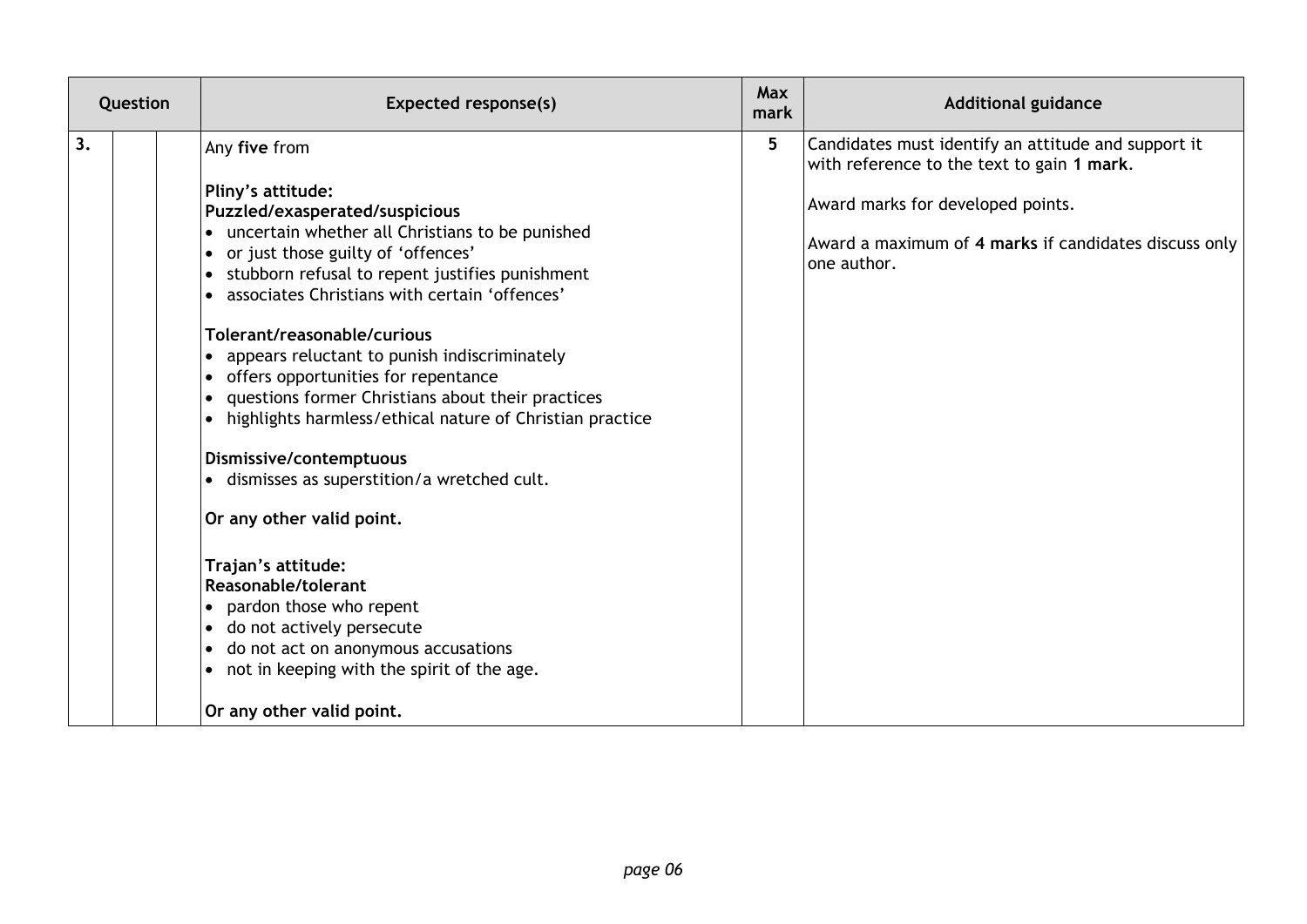| Question  | <b>Expected response(s)</b>                                                                                                                                                                                                                                                                                                                                                                                                                                                                                                                                                                                                                                                                                                                                                                                                                                                                                                                                                                                                                                                                                                                          | Max<br>mark | <b>Additional guidance</b>                                                                                                                                                                     |
|-----------|------------------------------------------------------------------------------------------------------------------------------------------------------------------------------------------------------------------------------------------------------------------------------------------------------------------------------------------------------------------------------------------------------------------------------------------------------------------------------------------------------------------------------------------------------------------------------------------------------------------------------------------------------------------------------------------------------------------------------------------------------------------------------------------------------------------------------------------------------------------------------------------------------------------------------------------------------------------------------------------------------------------------------------------------------------------------------------------------------------------------------------------------------|-------------|------------------------------------------------------------------------------------------------------------------------------------------------------------------------------------------------|
| 4.<br>(a) | Any three from<br>• emphatic placing of nihil at the beginning of the sentence<br>• stresses that absolutely nothing is more morally damaging than<br>watching the games<br>• vivid/figurative language: vitia subrepunt<br>suggests the subtle way the danger creeps up/gets under the skin<br>• rhetorical question: quid me existimas dicere?<br>draws reader into the argument/draws attention to his argument<br>• repeated use of comparatives: avarior, ambitiosior, luxuriosior,<br>crudelior, inhumanior<br>emphasises corrupting effects/deterioration in morals<br>asyndeton (no connecting words): avarior, ambitiosior,<br>luxuriosior<br>• conveys their cumulative effect/rapid deterioration in morals<br>paradox: inhumanior homines<br>emphasises dehumanising effect<br>play on words: hominum humano<br>emphasises unnatural cruelty<br>· vivid word choice: misericordia; nugis<br>gives a graphic impression of the cruelty/violence.<br>metaphor: mera homicidia 'undiluted murder'/'murder pure and<br>$\bullet$<br>simple'<br>• conveys the undisguised brutality.<br>Or any other valid point with supporting explanation. | 6           | Candidates must give any three relevant uses of<br>language plus supporting analytical comment.<br>Award a maximum of 3 marks for relevant uses of<br>language without any analytical comment. |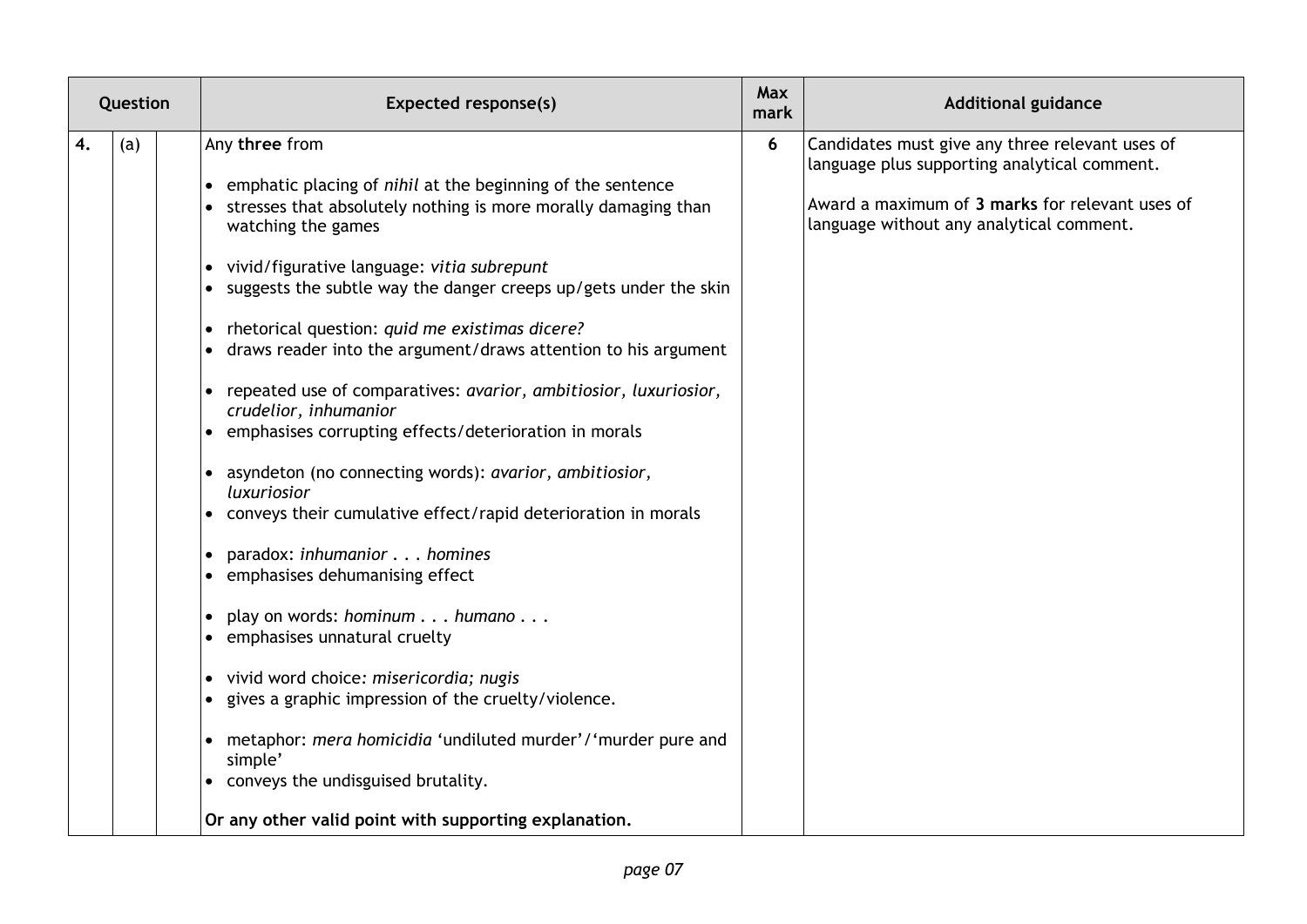| Question |     | Expected response(s)                                                                                                                                                                                                                                                                                                                                                                                                                                                        | <b>Max</b><br>mark | <b>Additional guidance</b>                                                                                        |
|----------|-----|-----------------------------------------------------------------------------------------------------------------------------------------------------------------------------------------------------------------------------------------------------------------------------------------------------------------------------------------------------------------------------------------------------------------------------------------------------------------------------|--------------------|-------------------------------------------------------------------------------------------------------------------|
| 4.       | (b) | Any three from<br>Convincing:<br>• watching violence does encourage violent behaviour<br>especially damaging for those who are vulnerable/predisposed<br>• 'crowd mentality' lessens inhibition/personal responsibility.<br>Or any other valid point.<br>Not convincing:<br>• no evidence for damaging effects of watching violence<br>• Seneca's argument based on anecdote<br>• generalising too widely on the basis of personal experience.<br>Or any other valid point. | 3                  | Candidates can argue for convincing or unconvincing or<br>a mixture of both.<br>Award marks for developed points. |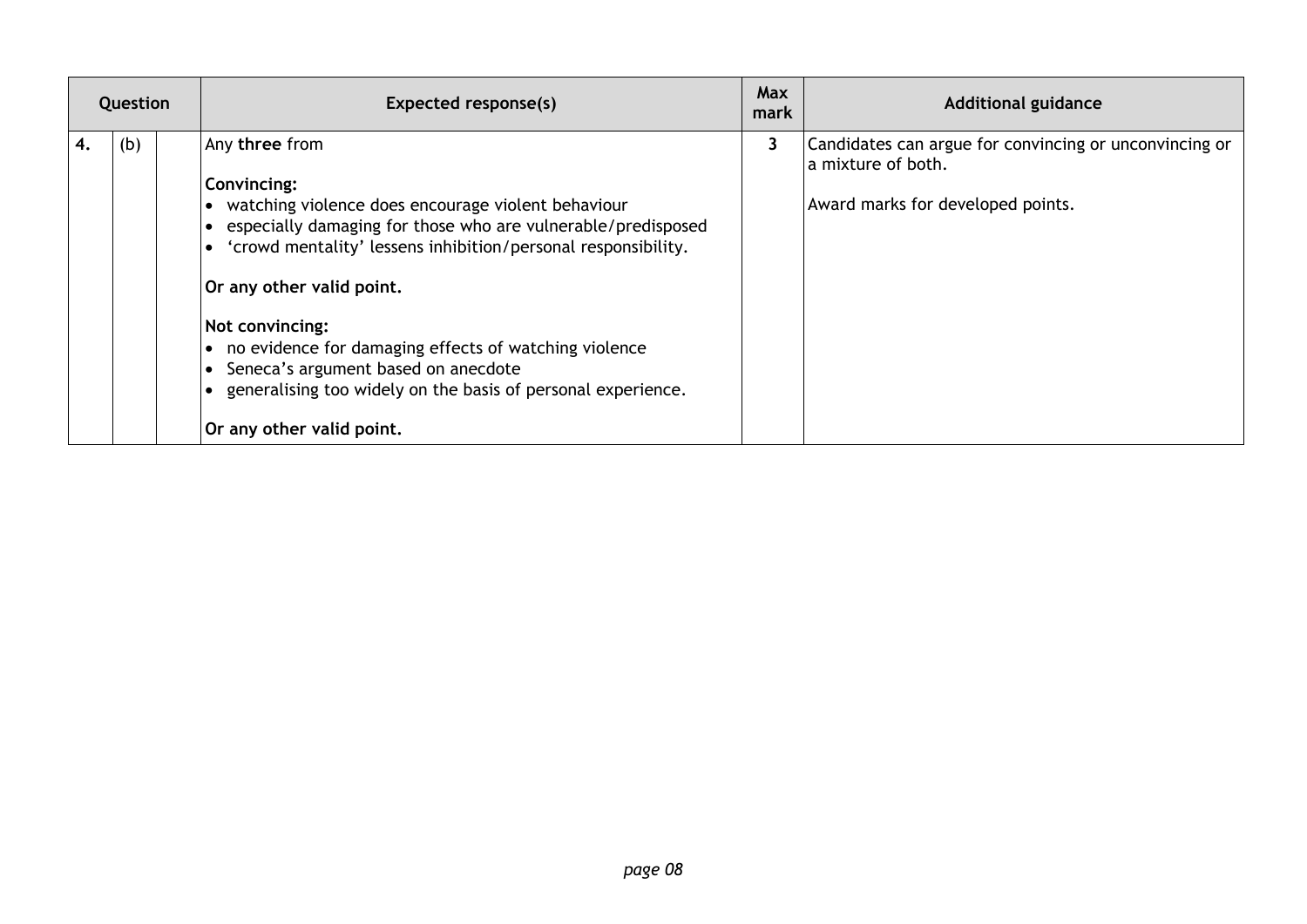|    | Question | Expected response(s)                                                                                                                                                                                                                                                                                                                                                                                                                                                                                                                                 | <b>Max</b><br>mark | <b>Additional guidance</b>                                                                                      |
|----|----------|------------------------------------------------------------------------------------------------------------------------------------------------------------------------------------------------------------------------------------------------------------------------------------------------------------------------------------------------------------------------------------------------------------------------------------------------------------------------------------------------------------------------------------------------------|--------------------|-----------------------------------------------------------------------------------------------------------------|
| 5. | (a)      | Any four from<br>Justified:<br>• victim was a senator/ex-Praetor<br>• attacked when taking a bath/vulnerable<br>taken completely by surprise<br>attacked by his own slaves<br>attack was concerted/very violent<br>targeted his private parts/intended to shame as well as hurt<br>• he was beaten unconscious<br>• he was thrown on the hot bathroom floor.<br>Or any other valid point.<br>Unjustified:<br>• Macedo was a cruel master $-$ mitigates the crimes<br>• Pliny's language is overly dramatic/exaggerated.<br>Or any other valid point. | 4                  | Candidates can argue for justified or unjustified or a<br>mixture of both.<br>Award marks for developed points. |
|    | (b)      | Any two from<br>horrible murder hardened his attitude (Letter 15)<br>• formed more personal relationship with household slaves<br>(Letter 19).<br>Or any other valid point.                                                                                                                                                                                                                                                                                                                                                                          | $\overline{2}$     |                                                                                                                 |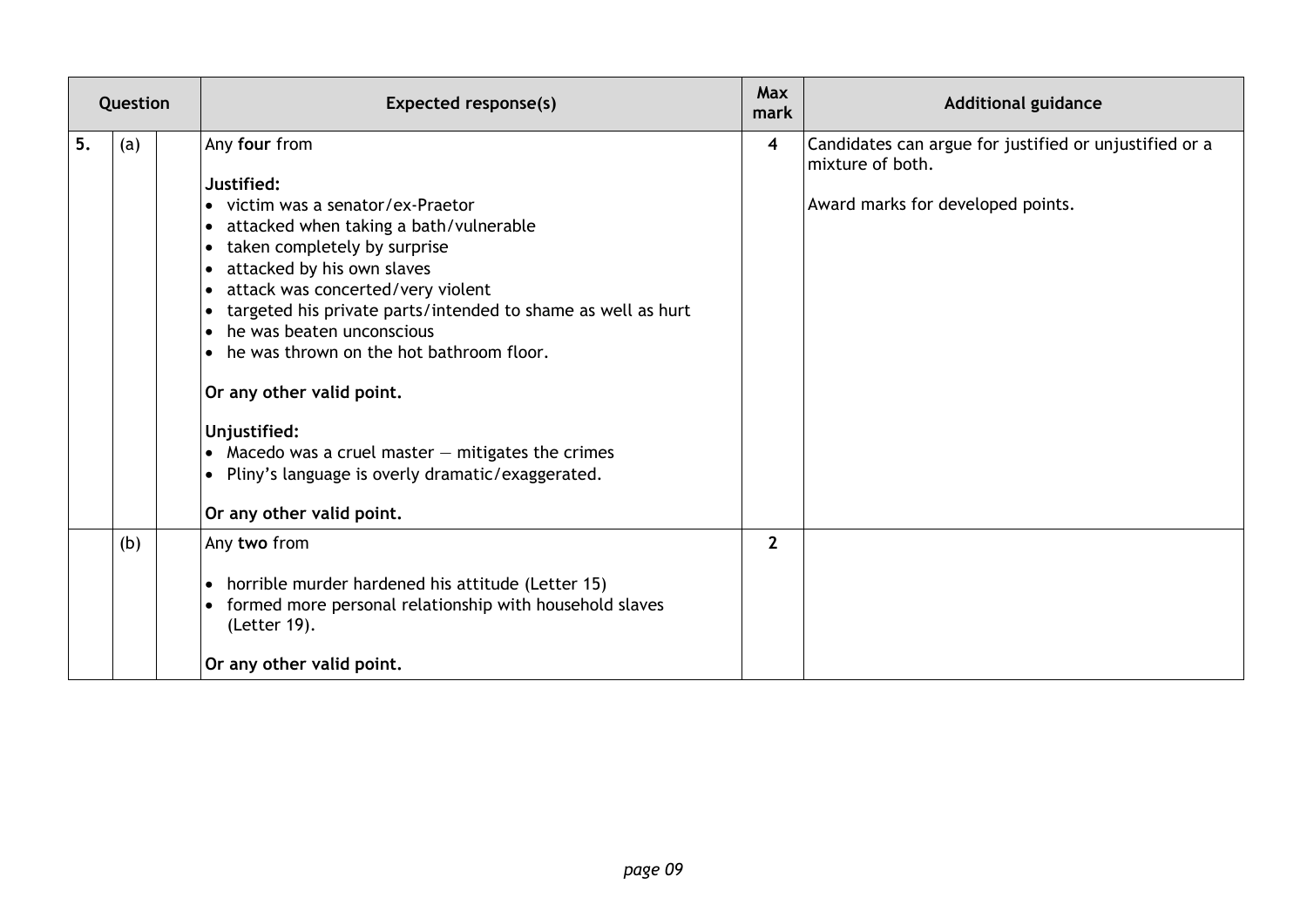| Question | Expected response(s)                                                                                                                                                                                                                  | Max<br>mark | <b>Additional guidance</b>                                                                           |
|----------|---------------------------------------------------------------------------------------------------------------------------------------------------------------------------------------------------------------------------------------|-------------|------------------------------------------------------------------------------------------------------|
| (c)      | Any five from<br>Both:<br>master/freedman<br>express affection for their freedman<br>• show respect/admiration<br>• rely on freedman's services<br>express health concerns<br>arrange/pay for treatment.<br>Or any other valid point. |             | Award marks for developed points.<br>Award a maximum of 3 marks for reference to one<br>letter only. |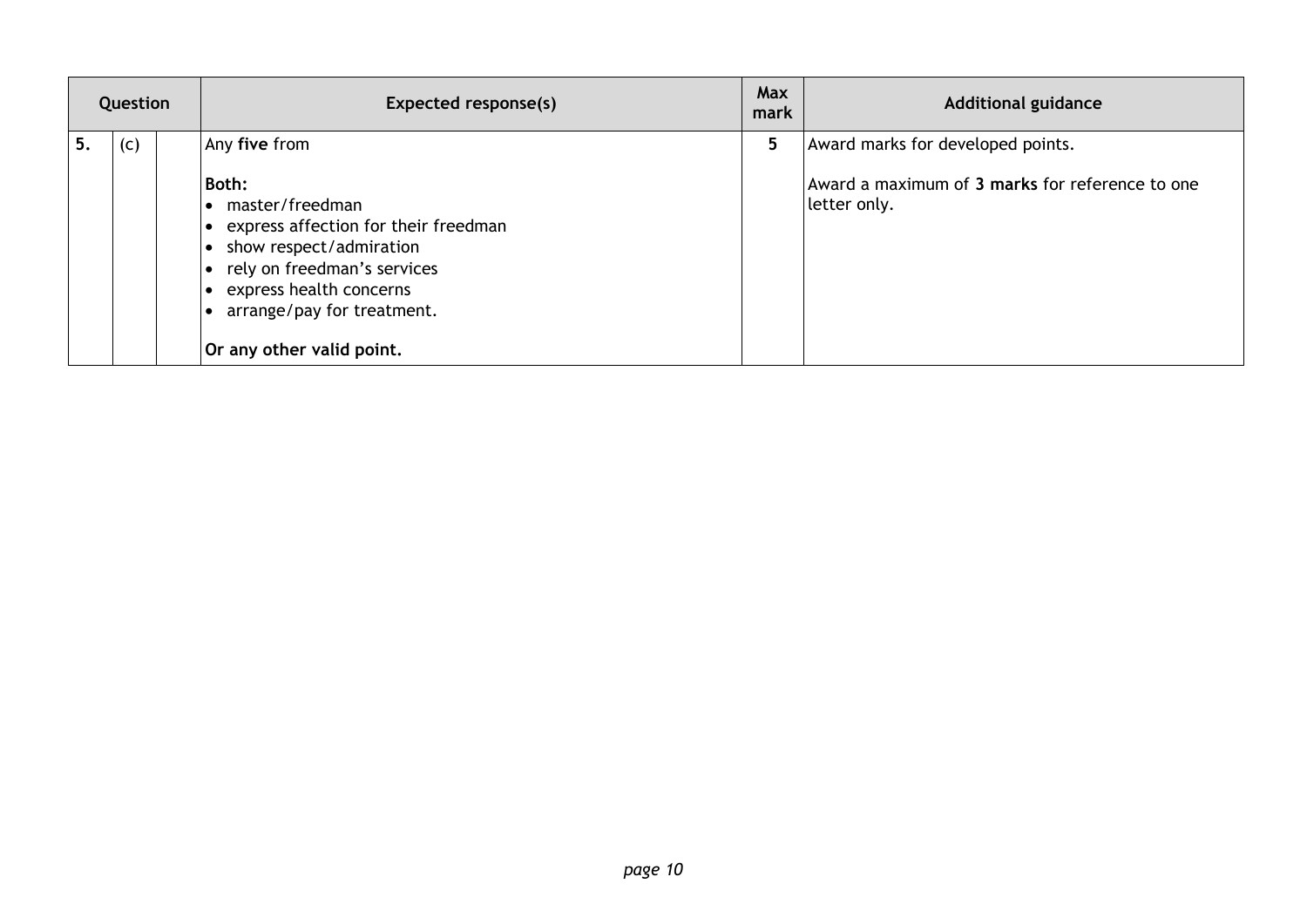| Question | Expected response(s)                                                                                                                                                                                                                                                                                                                                                                                                                                                                                                                                                                                                                                                                                                                 | <b>Max</b><br>mark | <b>Additional guidance</b>                                                                                                                                                                                                                                                  |
|----------|--------------------------------------------------------------------------------------------------------------------------------------------------------------------------------------------------------------------------------------------------------------------------------------------------------------------------------------------------------------------------------------------------------------------------------------------------------------------------------------------------------------------------------------------------------------------------------------------------------------------------------------------------------------------------------------------------------------------------------------|--------------------|-----------------------------------------------------------------------------------------------------------------------------------------------------------------------------------------------------------------------------------------------------------------------------|
| 6.       | Any five from<br><b>Valuable:</b><br>• rare example of letter by a woman (Letter 24)<br>• evidence of letter-writing by the non-elite/different social classes<br>(Letters 10, 21, 22 and 24)<br>• wider range of subject matter (Letters 9, 22 and 24)<br>• evidence for physical format of letters<br>• wider social range of letter-writers<br>• evidence for prevalence/continuity of letter-writing conventions<br>• evidence for prevalence of letter types<br>(recommendation/invitations; Letters 10 and 24.<br>Or any other valid point.<br>Not so valuable:<br>• cannot generalise on basis of single example by a woman<br>• uncertain as to how representative / typical these letters are.<br>Or any other valid point. | 5                  | Award marks for developed points.<br>To gain full marks candidates must provide some<br>evaluation.<br>Candidates can argue for valuable or not so valuable or<br>la mixture of both.<br>Award a maximum of 4 marks for candidates who do<br>not refer to all five letters. |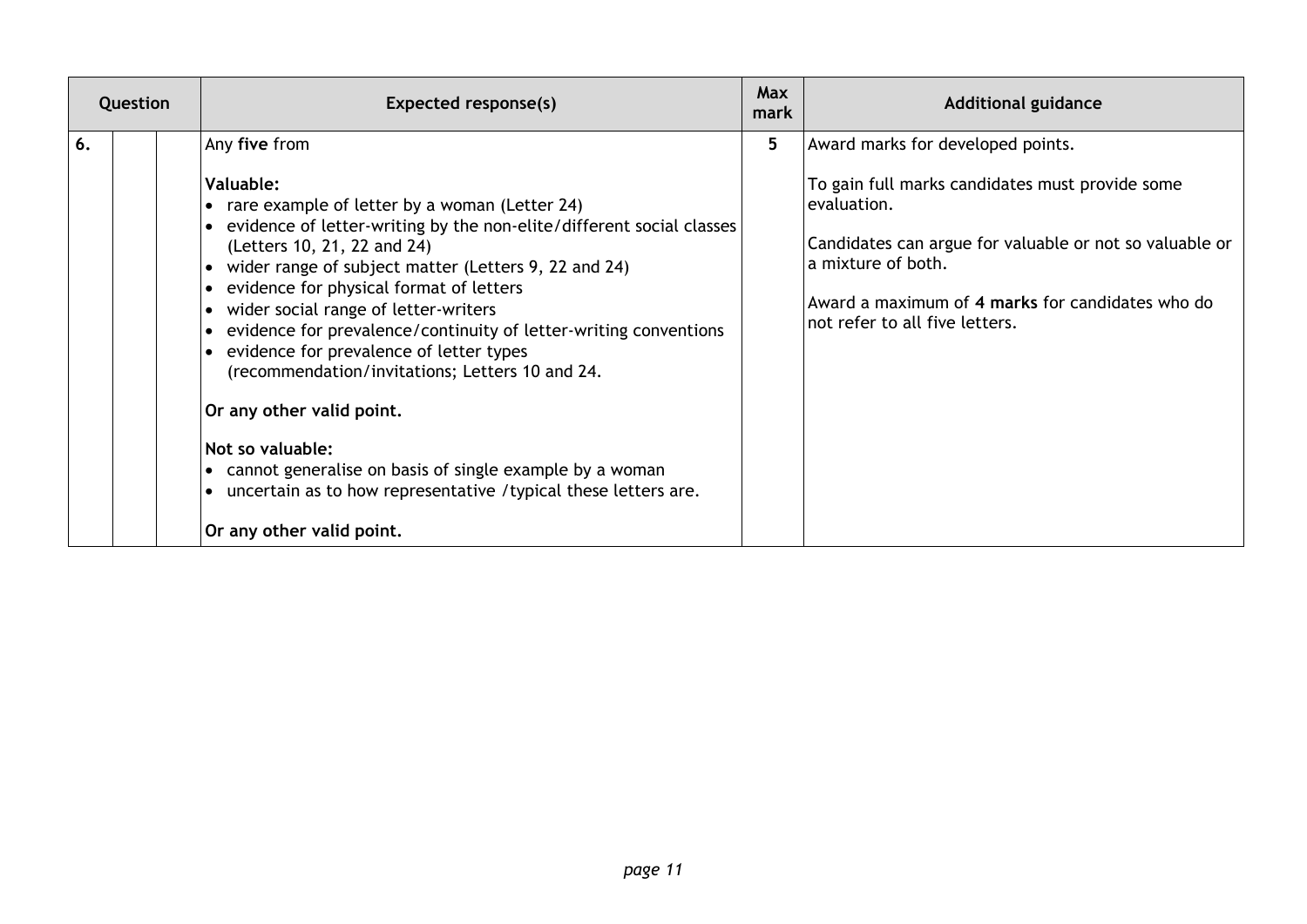| Question | <b>Expected response(s)</b>                                                                                                                                                                                                                                                                                             | <b>Max</b><br>mark | <b>Additional guidance</b>                                                                                                                                     |
|----------|-------------------------------------------------------------------------------------------------------------------------------------------------------------------------------------------------------------------------------------------------------------------------------------------------------------------------|--------------------|----------------------------------------------------------------------------------------------------------------------------------------------------------------|
| 7.       | Candidates need to produce a response based on a wide-ranging<br>selection of evidence from across the Prescribed Texts.                                                                                                                                                                                                | 20                 | Candidates can argue for or against, or a mixture of<br>both.                                                                                                  |
|          | 3 marks are available for organisation and structure.                                                                                                                                                                                                                                                                   |                    | Award marks for developed points.                                                                                                                              |
|          | There should be analysis and discussion of the evidence as well as<br>evaluation of the statement.                                                                                                                                                                                                                      |                    | Candidates should identify, analyse and evaluate clear<br>textual evidence in support of their response and<br>develop a clear line of argument that meets the |
|          | They could cover aspects such as                                                                                                                                                                                                                                                                                        |                    | demands of the question.                                                                                                                                       |
|          | <b>Other times:</b><br>• political events<br>moral values/attitudes<br>family life/personal relationships<br>social status/structure<br>• entertainment/humour<br>• military life.<br>Other places:<br>• city of Rome<br>country estates<br>Roman provinces/Gaul/Bithynia<br>Hadrian's Wall/Vindolanda<br>public spaces |                    | Award a maximum of 7 marks if candidates discuss only<br>one letter-writer.<br>Award a maximum of 12 marks if candidates discuss<br>only two letter-writers.   |
|          | • private/domestic interiors.                                                                                                                                                                                                                                                                                           |                    |                                                                                                                                                                |
|          | Analysis/evaluation:<br>• extent to which letters 'transport us' more/less compared to<br>other historical sources.<br>• extent to which different types of letters 'transport us' more/less<br>than others.                                                                                                            |                    |                                                                                                                                                                |
|          | Or any other valid point.                                                                                                                                                                                                                                                                                               |                    |                                                                                                                                                                |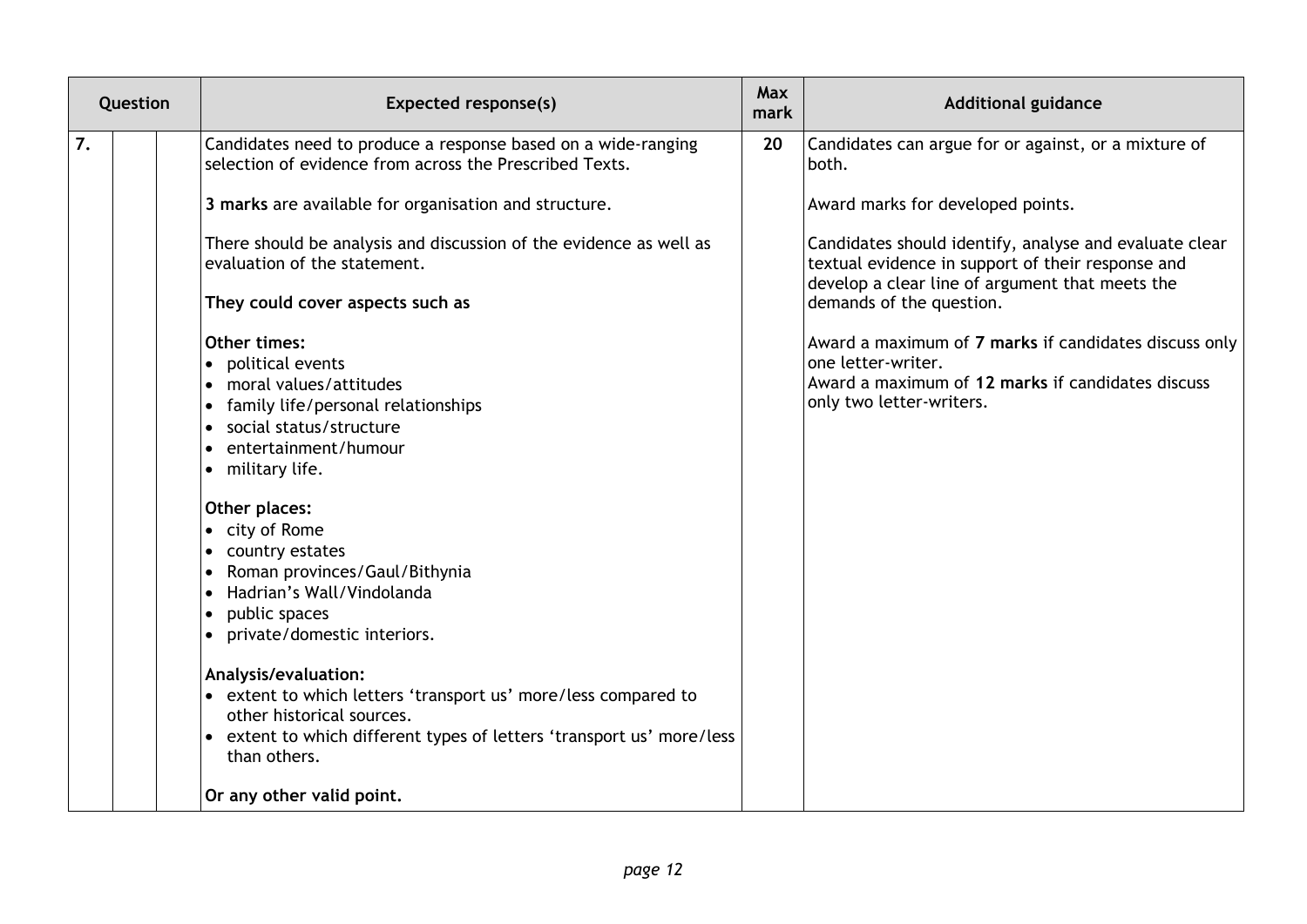|    | Question | Expected response(s)                                                                                                                                                                                                                                       | <b>Max</b><br>mark | <b>Additional guidance</b>                                                                                                                                                                   |
|----|----------|------------------------------------------------------------------------------------------------------------------------------------------------------------------------------------------------------------------------------------------------------------|--------------------|----------------------------------------------------------------------------------------------------------------------------------------------------------------------------------------------|
| 8. | (a)      | Any three from<br>• his bed seems really hard/uncomfortable<br>• his blankets won't stay on the bed<br>$\bullet$ he can't sleep<br>• his limbs/bones are very weary.<br>Or any other valid point.                                                          | 3                  |                                                                                                                                                                                              |
|    | (b)      | Any two from<br>• torch dies down when no one shakes it<br>• so a burden readily accepted becomes light.<br>• waving a torch makes it burn brighter<br>• so fighting against love makes it worse.<br>Or any other valid point with supporting explanation. | $2^{\circ}$        | Candidates need to identify an aspect of the imagery<br>and explain how it relates to the point Ovid is making<br>about love.<br>Award a maximum of 1 mark for image without<br>explanation. |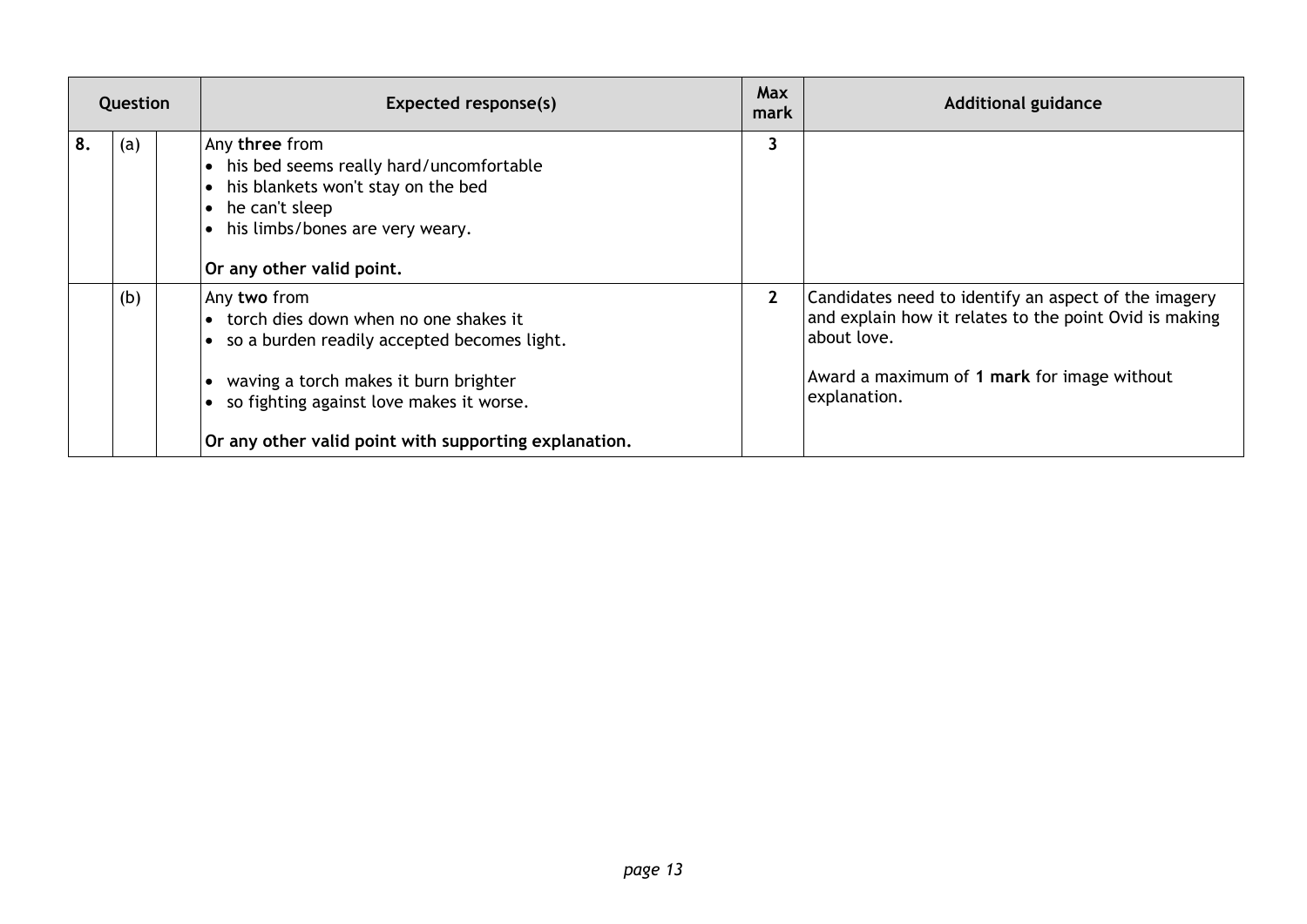| Question | <b>Expected response(s)</b>                                                                                                                                                                                                                                                                                                                                                                                                                                                                                                                                                                                                                                                                                                                                                                                                                                                                           | <b>Max</b><br>mark | <b>Additional guidance</b>                                                                                                                   |
|----------|-------------------------------------------------------------------------------------------------------------------------------------------------------------------------------------------------------------------------------------------------------------------------------------------------------------------------------------------------------------------------------------------------------------------------------------------------------------------------------------------------------------------------------------------------------------------------------------------------------------------------------------------------------------------------------------------------------------------------------------------------------------------------------------------------------------------------------------------------------------------------------------------------------|--------------------|----------------------------------------------------------------------------------------------------------------------------------------------|
| (c)      | Effective:<br>Mixes the realistic and fantastic<br>• triumph is a procession of a conquering general<br>• but Cupid conquers hearts<br>• Cupid is the general riding in a chariot<br>• but with jewels in hair/wings<br>• myrtle wreath, not laurel<br>• chariot pulled by doves not horses<br>• the general's captives led in the procession/captives in chains<br>• but Cupid's captives are maidens/ abstract personifications<br>• Ovid himself a prisoner<br>• soldiers are abstract personifications<br>• crowd shout out io Triumphe at the general<br>• rose petals scattered.<br>• general's mother applauds from Olympus.<br>Or any other valid point.<br>Not effective:<br>Too fantastic and unrealistic<br>• Cupid harnessing birds<br>• Cupid striking down new victims in the middle of his triumph<br>• Cupid with doves compared to Bacchus with tigers.<br>Or any other valid point. | 5 <sup>5</sup>     | Candidates can argue effective or not effective or a<br>mixture of both.<br>Award marks for developed points.<br>Up to a maximum of 5 marks. |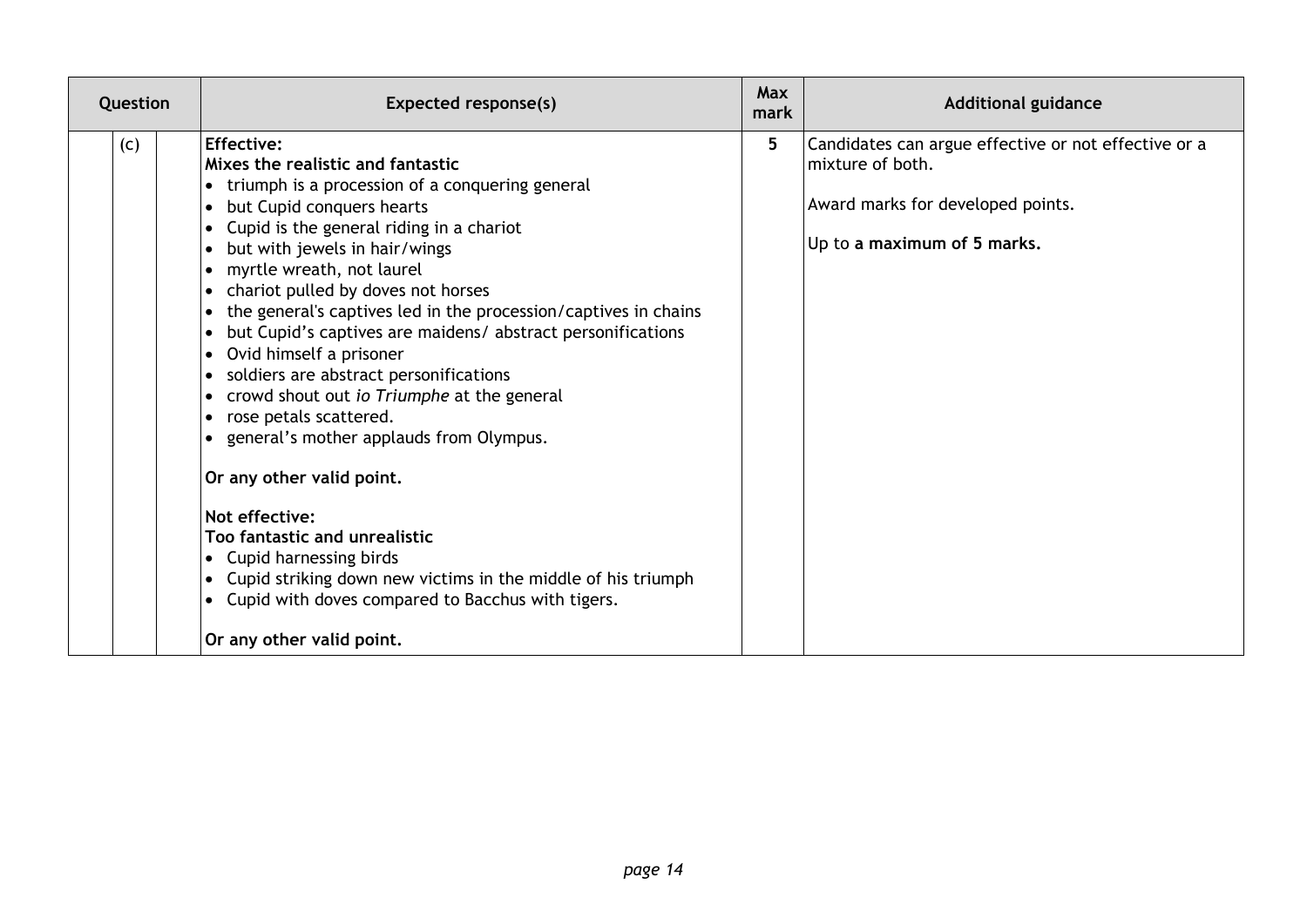| Question | Expected response(s)                                                                                                                                                                                                                                                                                                                                                                                                                                                                       | Max<br>mark | <b>Additional guidance</b>                                                                                                                                                      |
|----------|--------------------------------------------------------------------------------------------------------------------------------------------------------------------------------------------------------------------------------------------------------------------------------------------------------------------------------------------------------------------------------------------------------------------------------------------------------------------------------------------|-------------|---------------------------------------------------------------------------------------------------------------------------------------------------------------------------------|
| 9.       | Mood:<br>• seductive/tantalising/ambiguous.<br>Or any other valid point.<br><b>Analysis:</b><br>• indicates the temperature<br>• indicates the time of day<br>• describes speaker as weary<br>• vividly describes the window half-open<br>• the balance in the line reflects the idea of the split window<br>half-open<br>vivid simile of half-light in the woods<br>$\bullet$<br>• saying shadow is appropriate for shy girls leads into subject of<br>poem.<br>Or any other valid point. | 5.          | Candidates must identify the mood.<br>Award a maximum of 4 marks if candidates do not<br>identify the mood.<br>Award marks for developed points.<br>Up to a maximum of 5 marks. |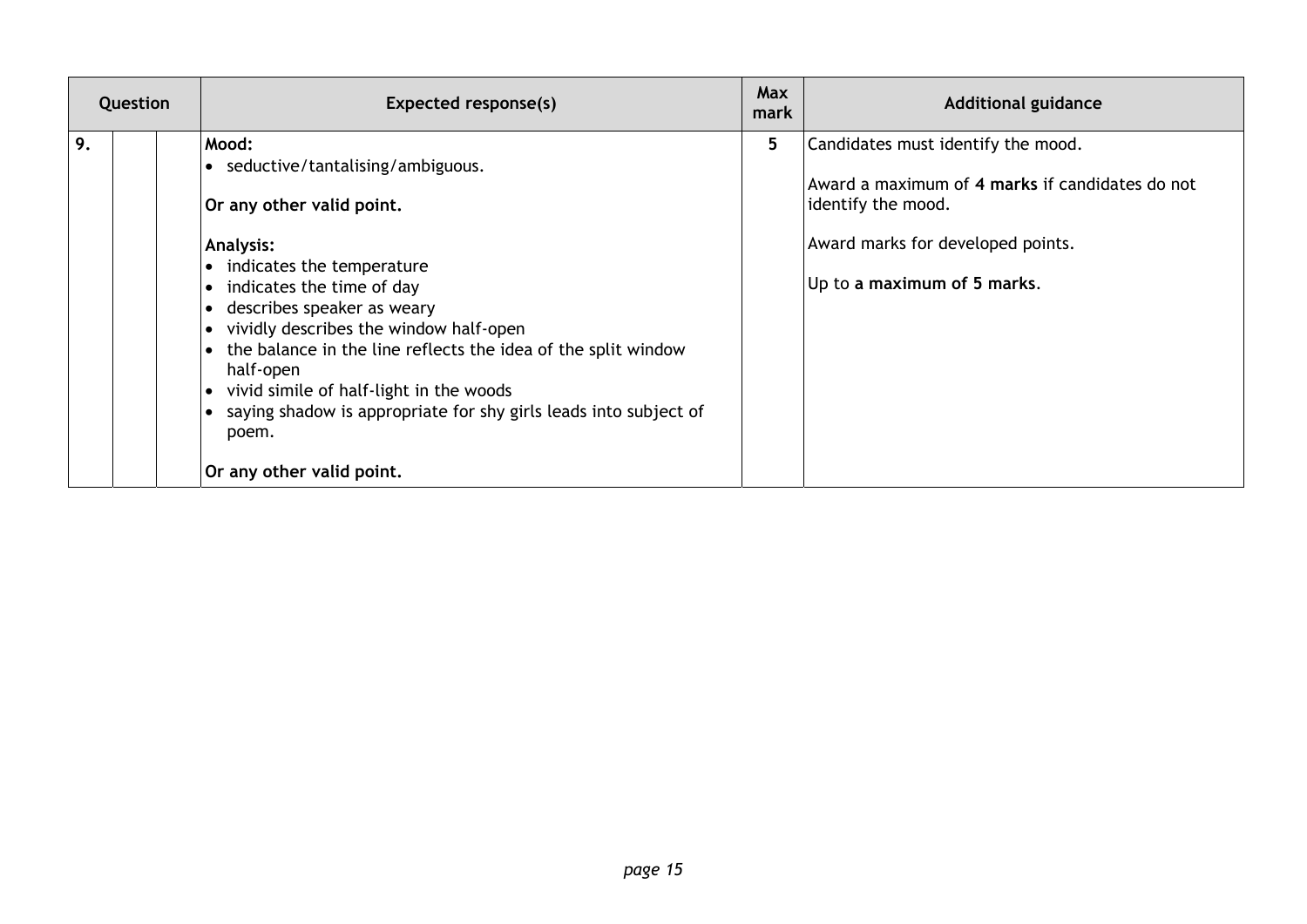| Question   | <b>Expected response(s)</b>                                                                                                                                                                                                                                                                                                                                                                                                                                                                                                                                                                                                                                                                                                                                                                                                                                                                                                                                                                                                                                                                                                                                                                                                        | <b>Max</b><br>mark      | <b>Additional guidance</b>                                                                                                                           |
|------------|------------------------------------------------------------------------------------------------------------------------------------------------------------------------------------------------------------------------------------------------------------------------------------------------------------------------------------------------------------------------------------------------------------------------------------------------------------------------------------------------------------------------------------------------------------------------------------------------------------------------------------------------------------------------------------------------------------------------------------------------------------------------------------------------------------------------------------------------------------------------------------------------------------------------------------------------------------------------------------------------------------------------------------------------------------------------------------------------------------------------------------------------------------------------------------------------------------------------------------|-------------------------|------------------------------------------------------------------------------------------------------------------------------------------------------|
| 10.<br>(a) | Any two from<br>• Ajax, enraged at not getting the armour of Achilles, mistakenly<br>killed a flock of sheep (thinking they were Greek commanders)<br>• Ovid also attacked unfairly in anger/hurt the innocent (his<br>girlfriend).<br>• Orestes was pursued by the Furies for wrongfully killing his<br>mother to avenge his father<br>$\bullet$ Ovid too has attacked the very person he should<br>protect/committed the type of violence the Furies punish.<br>• Atalanta, wanted to stay independent but was tricked into<br>marrying<br>$\bullet$ Ovid has curbed Corinna's independence/taken her under his<br>control.<br>• Ariadne, helped Theseus against her own family only for him to<br>abandon her<br>$\bullet$ Ovid has betrayed the girl he is supposed to love/Corinna is<br>miserable like Ariadne as a result of love.<br>• Cassandra, raped and enslaved in temple of Athena/where she<br>should have been safest/in an act of sacrilege<br>• Ovid has committed sacrilege in attacking the one he<br>'worships'/Corinna should have been safe in Ovid's hands.<br>• Diomedes, wounded the goddess Aphrodite in the Trojan War<br>• Ovid has wounded his 'goddess'/his Aphrodite.<br>Or any other valid point. | $\overline{\mathbf{4}}$ | Award 1 mark for each accurate description of the<br>myth plus 1 mark for a suitable comment on its<br>effectiveness.<br>Up to a maximum of 4 marks. |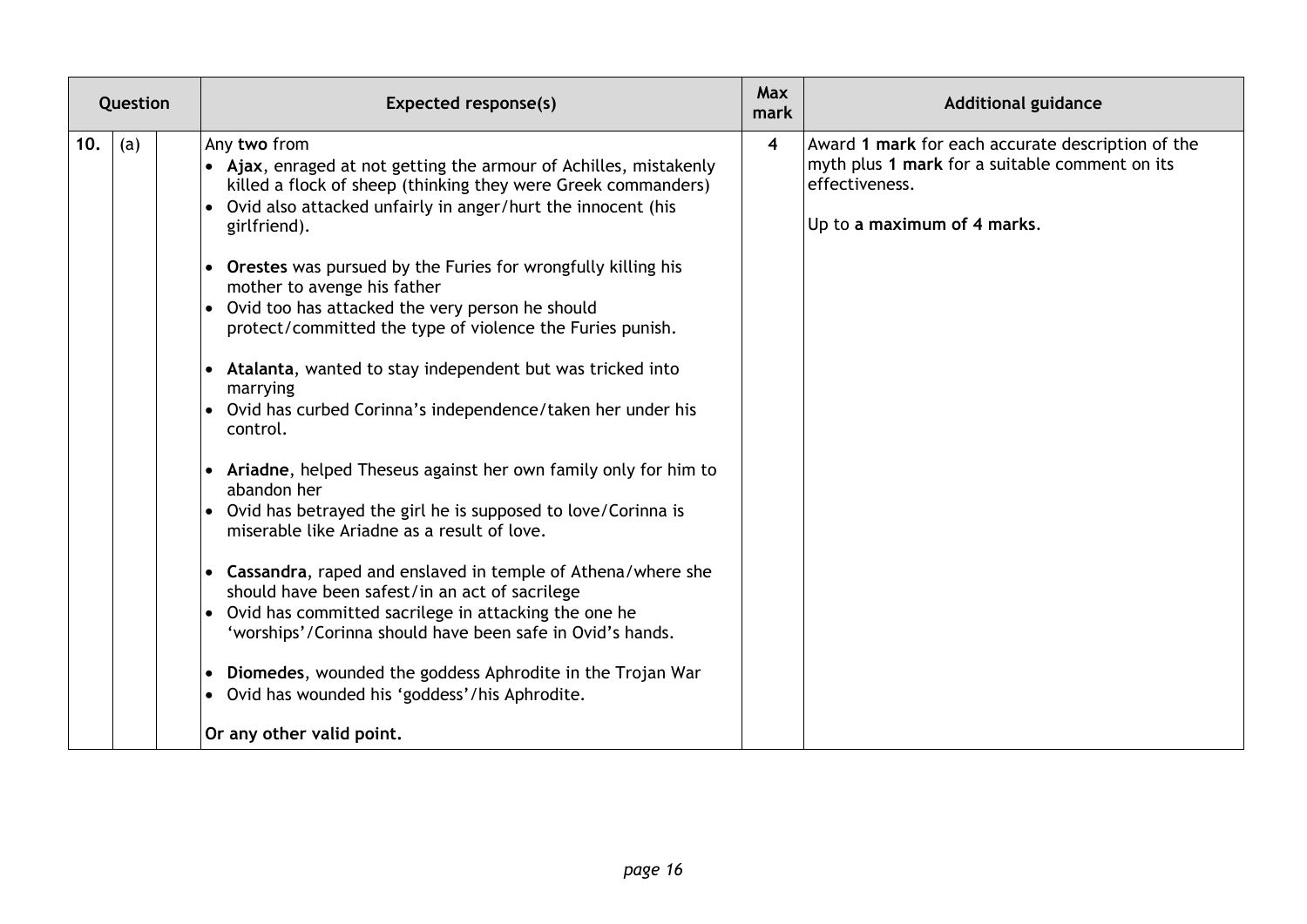| Question |     | <b>Expected response(s)</b>                                                                                                                                                                                                                                                                                                                                                                                                 | <b>Max</b><br>mark | <b>Additional guidance</b>                                                                                        |
|----------|-----|-----------------------------------------------------------------------------------------------------------------------------------------------------------------------------------------------------------------------------------------------------------------------------------------------------------------------------------------------------------------------------------------------------------------------------|--------------------|-------------------------------------------------------------------------------------------------------------------|
| 10.      | (b) | Any three from<br>dismissive/trivialising/accepting/normalised/ambiguous:<br>• expressions of guilt exaggerated<br>• not regarded as a serious crime<br>• flippant tone<br>implies threats and coercion normal<br>• complicated by ambiguity of Corinna's status/conventions of love<br>poetry.<br>Or any other valid point.                                                                                                | 3                  | Award marks for developed points.                                                                                 |
| 11.      | (a) | Any four from<br>• both endure the hardest weather (on beloved's doorstep or on<br>campaign)<br>both are on the lookout for rivals/enemies<br>both must besiege gates (and break them open): the beloved's or<br>the enemy's<br>• both might take advantage of sleeping rivals: the lover to dupe a<br>husband, the soldier to kill enemies off guard<br>• both must try to sneak past guards.<br>Or any other valid point. | 4                  | Award marks for developed points.<br>Up to a maximum of 4 marks.                                                  |
|          | (b) | Any three from<br>• lover and soldier not alike/contrasted<br>• Delia's husband criticised for military campaigning<br>• soldier motivated by violence but lover unwarlike<br>• soldier motivated by quest for spoils/glory but lover free from<br>material desire.<br>Or any other valid point.                                                                                                                            | 3                  | Candidates can answer with reference to Tibullus' text<br>only, so long as contrast with Ovid is clearly implied. |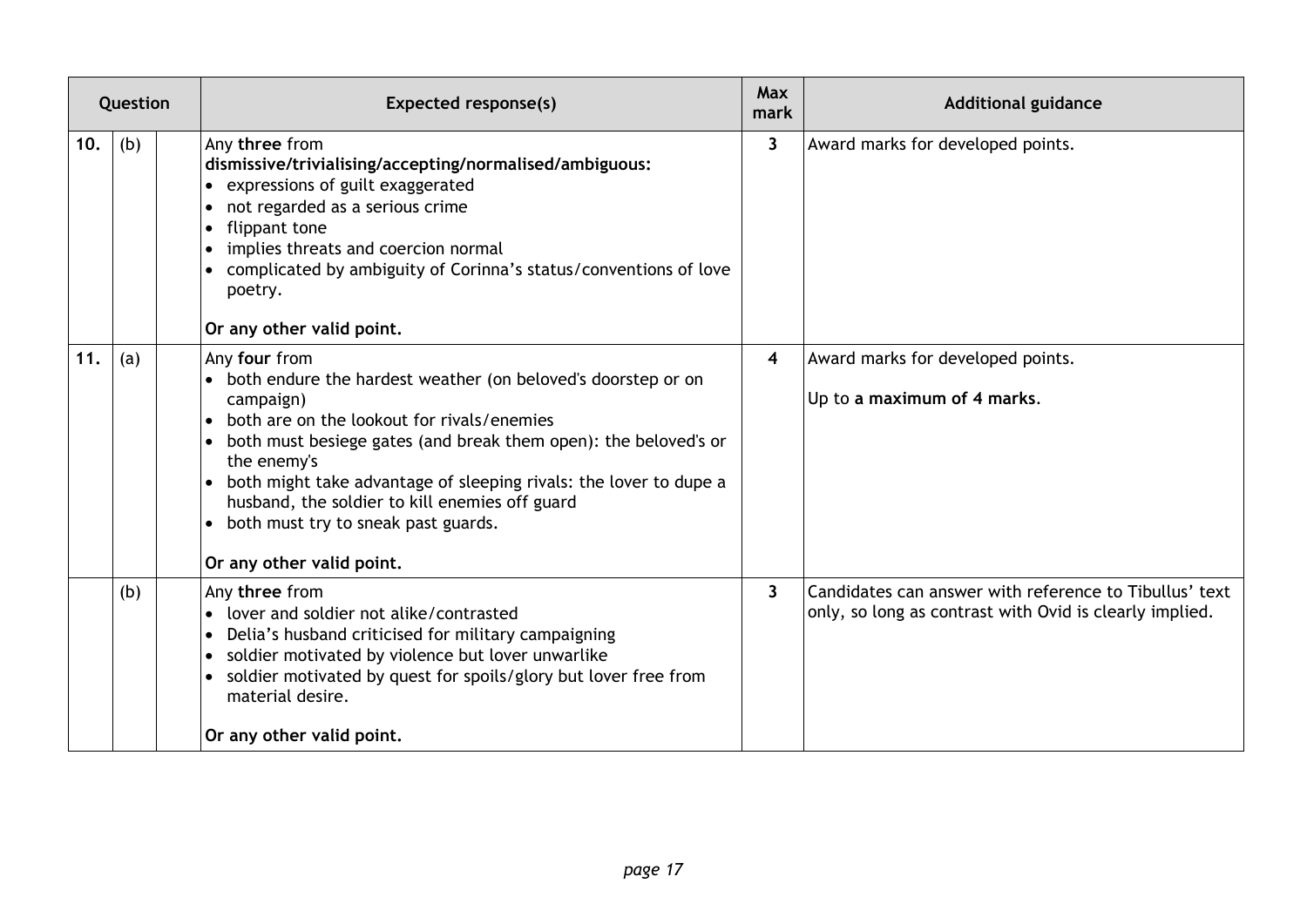| Question |     | Expected response(s)                                                                                                                                                                                                                                                                                                                                                                                                                                                        | Max<br>mark  | <b>Additional guidance</b>                                                                      |
|----------|-----|-----------------------------------------------------------------------------------------------------------------------------------------------------------------------------------------------------------------------------------------------------------------------------------------------------------------------------------------------------------------------------------------------------------------------------------------------------------------------------|--------------|-------------------------------------------------------------------------------------------------|
| 12.      | (a) | Any one from<br>• begins with paradox (hate/love; loathe/desire)<br>• emphasises inner conflict<br>• concludes with harsh sounding/painful/dramatic word choice,<br>excrucior (I am being tortured)<br>• emphasises his torment<br>• carefully balanced around a central question, requiris (you ask)<br>• dramatises his attempt to understand<br>begins actively, odi et amo, but ends passively excrucior<br>• emphasises his helplessness.<br>Or any other valid point. | $\mathbf{2}$ | Award a maximum of 1 mark where candidates provide<br>an appropriate reference without comment. |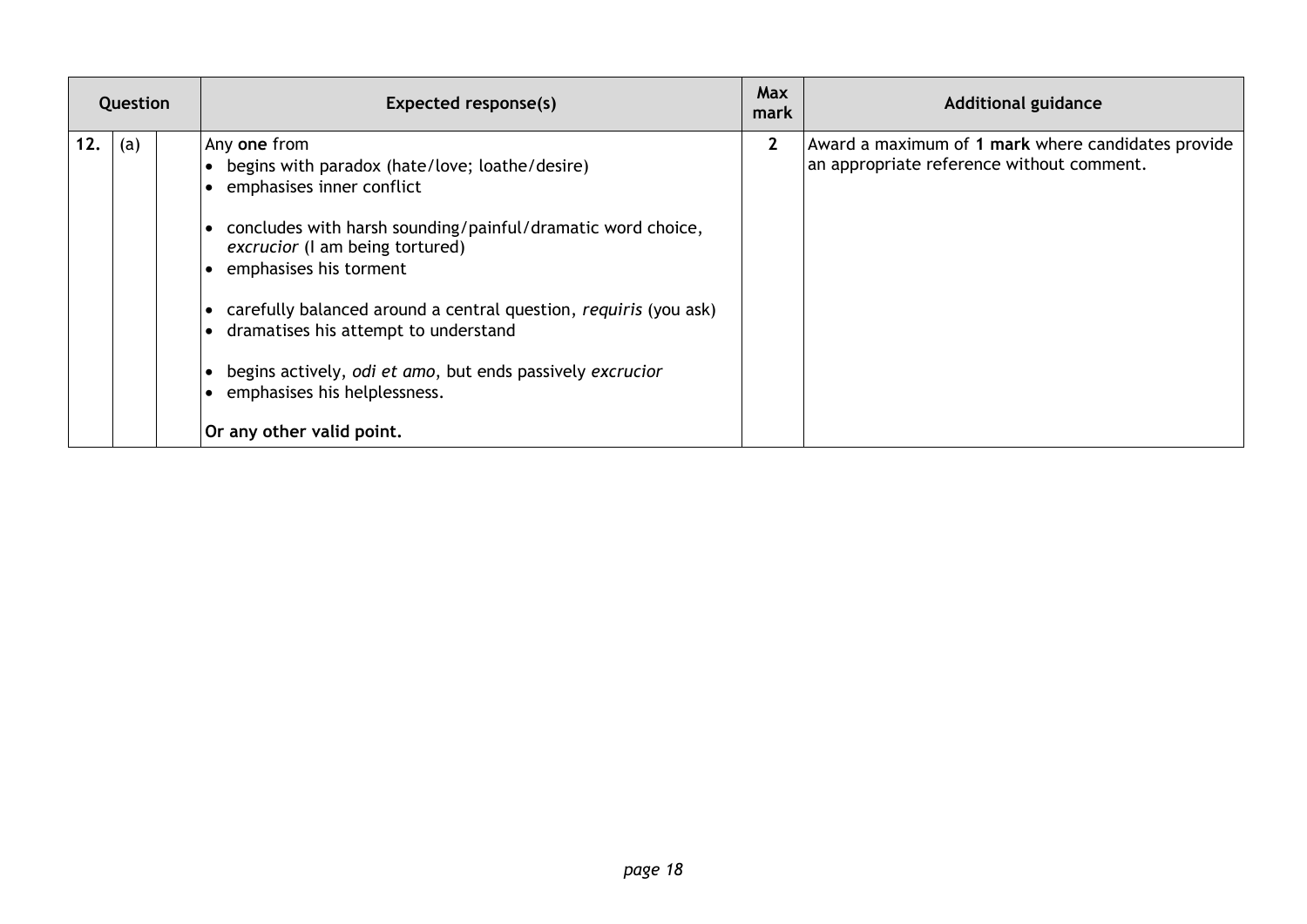| Question |     | <b>Expected response(s)</b>                                                                                                                                                                                                                                                                                                                                                                                                                                                                                                                                                                                                                                                                                                                                                                                              | <b>Max</b><br>mark | <b>Additional guidance</b>                                                                                        |
|----------|-----|--------------------------------------------------------------------------------------------------------------------------------------------------------------------------------------------------------------------------------------------------------------------------------------------------------------------------------------------------------------------------------------------------------------------------------------------------------------------------------------------------------------------------------------------------------------------------------------------------------------------------------------------------------------------------------------------------------------------------------------------------------------------------------------------------------------------------|--------------------|-------------------------------------------------------------------------------------------------------------------|
| 12.      | (b) | Any four from<br><b>Effective/characteristic features:</b><br>• dedicated to one specific beloved<br>Cynthia is said to have captured him (Cynthia $\ldots$ me cepit)<br>love oppresses him in some way (impositis pressit Amor pedibus)<br>no longer interested in virtuous women (docuit castas odisse<br>puellas)<br>experiences intense emotion which never lets up (toto furor hic<br>non deficit anno)<br>• refers to mythological characters for comparison<br>asks for the help of a witch to help him in love<br>love/Venus makes him suffer lonely nights of longing<br>• he never can be released from this love.<br>Or any other valid point.<br>Not effective/less characteristic features:<br>• addressed to his patron/Tullus<br>• moves from the particular to the general.<br>Or any other valid point. | 4                  | Candidates can argue for effective or not effective or a<br>mixture of both.<br>Award marks for developed points. |
|          |     |                                                                                                                                                                                                                                                                                                                                                                                                                                                                                                                                                                                                                                                                                                                                                                                                                          |                    |                                                                                                                   |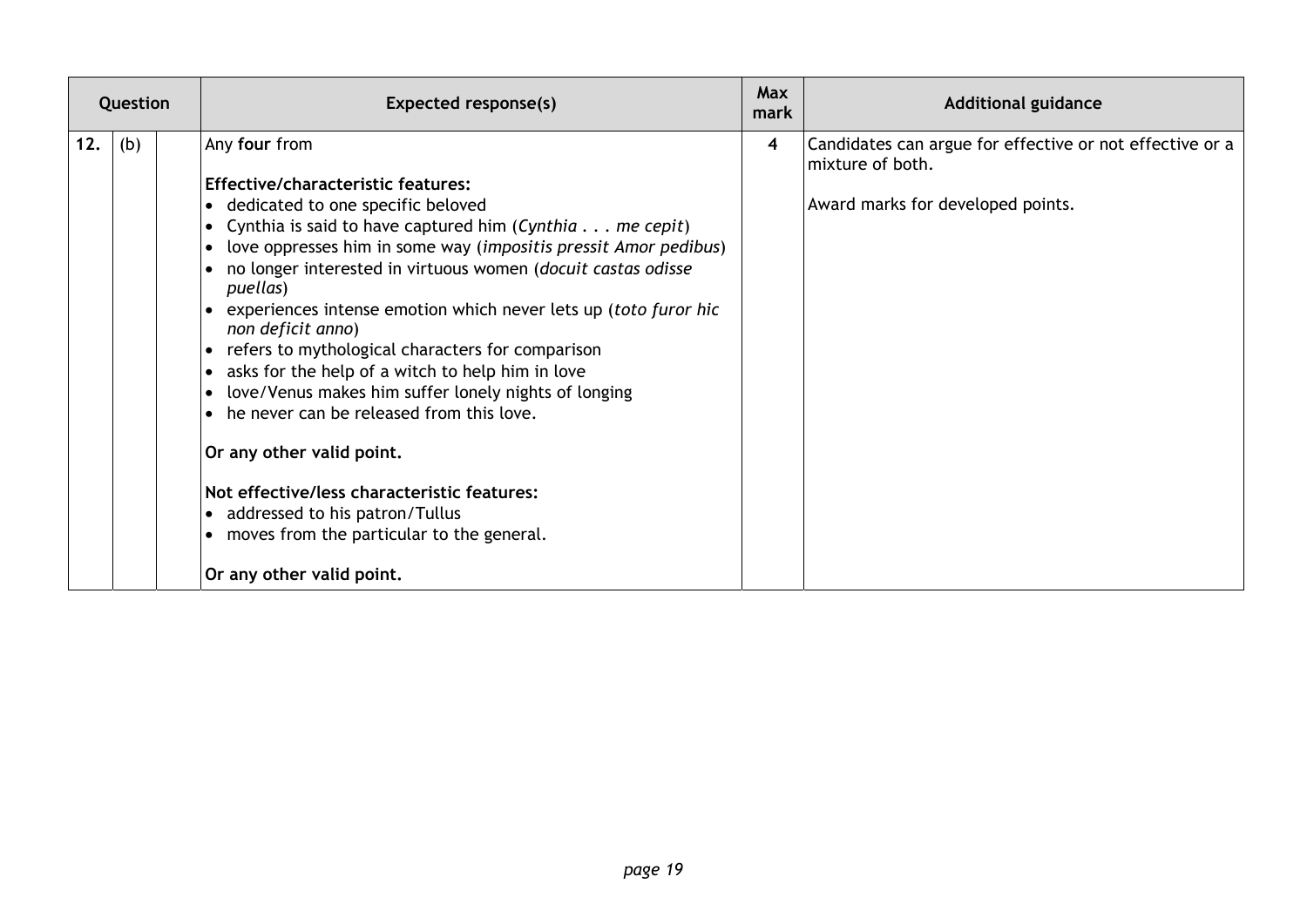| Question |     | <b>Expected response(s)</b>                                                                                                                                                                                                                                                                                                                                                                                                                                                                                                                                                                  | <b>Max</b><br>mark | <b>Additional guidance</b>                                                       |
|----------|-----|----------------------------------------------------------------------------------------------------------------------------------------------------------------------------------------------------------------------------------------------------------------------------------------------------------------------------------------------------------------------------------------------------------------------------------------------------------------------------------------------------------------------------------------------------------------------------------------------|--------------------|----------------------------------------------------------------------------------|
| 13.      | (a) | Any three from                                                                                                                                                                                                                                                                                                                                                                                                                                                                                                                                                                               | 3                  | Candidates can demonstrate sympathy or lack of<br>sympathy or a mixture of both. |
|          |     | Sympathy:<br>• she is old but still looking for love<br>• she is trying to seem younger than she is (lovely and sportive)<br>• she is trying to impress but her singing voice is weak<br>• she cannot compete with a younger rival (musical Chia's fair<br>cheeks)<br>• fancy clothes and jewellery cannot compensate for old age<br>• Horace is rude about her (aged crow).<br>Or any other valid point.<br>No sympathy:<br>• trying too hard to disguise her age/acting inappropriately for her<br>age<br>• drinking too much<br>• making herself ridiculous by dressing so extravagantly. |                    | Award marks for developed points.                                                |
|          |     | Or any other valid point.                                                                                                                                                                                                                                                                                                                                                                                                                                                                                                                                                                    |                    |                                                                                  |
|          | (b) | Any two from<br>Chia's face makes her lovable<br>love does not put attractiveness in old bodies (like Lyce's)<br>• signs of old age (wrinkles and white hair) make her unlovable<br>• she was once the inspiration of great love (a fire) but is not any<br>more (torch is burnt out).<br>Or any other valid point.                                                                                                                                                                                                                                                                          | $\overline{2}$     |                                                                                  |